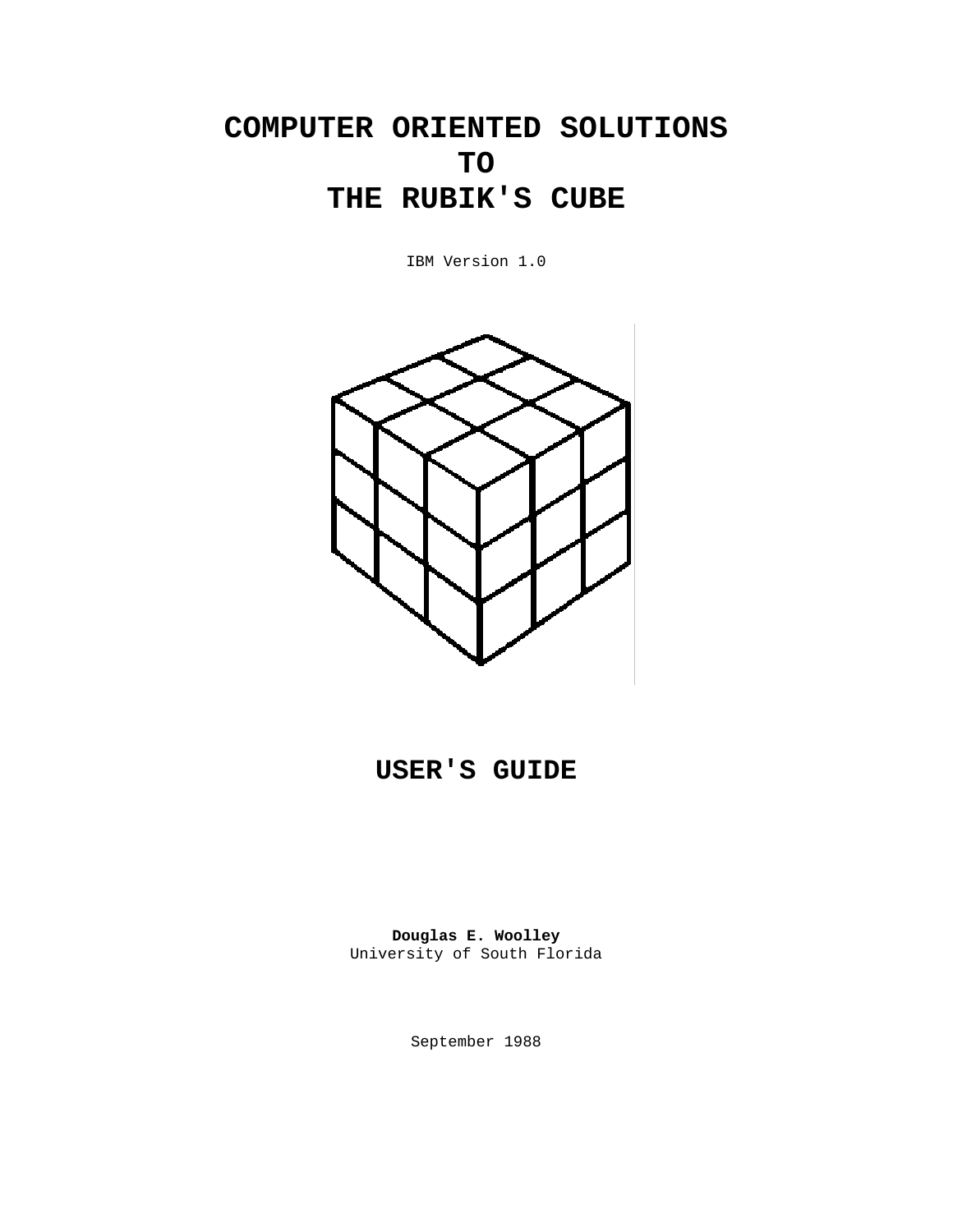#### **Introduction**

<span id="page-1-0"></span> The Rubik's Cube, invented by Erno Rubik, started the historical puzzle craze in the early 1980's. Without help, solving the Rubik's Cube could take several months. For skilled mathematicians it could take several weeks to restore the cube to its original state. The most advanced computer would take 1.4 million years to examine the cube's 43,252,003,274,489,856,000 possible combinations. The solution to the Rubik's Cube, along with many other puzzles, is found by the use of abstract algebra, or group theory.

 Being fascinated by computers and having the math skills necessary to take on the task, I embarked upon proving my philosophy: Anything that a person can logically solve or develop an algorithm for, a programmer can instruct a computer to do the same. With this thought in mind, I worked on manually solving the Rubik's Cube with the aid of some elementary group theory and a solution guide. Once an algorithm was developed for solving the puzzle from any given combination, I then coded the solution into a program written in Turbo Pascal.

 This program entitled, *Computer Oriented Solutions to the Rubik's Cube*, allows the user to enter the appearance of the puzzle into the computer. The program will then display a step-by-step solution for the user to restore the puzzle to its original state. After each move of the solution is put on the screen, either a graphical or a textual sketch of the cube is displayed along with the colors on the recently moved cube.

 The program named, **RUBECUBE.COM**, can be run on any IBM PC or compatible. It is recommended that a color monitor be used in order to appreciate the color displays. When the computer is in DOS (Disk Operation System), the program can be started by typing RUBECUBE and then pressing the RETURN key (ENTER key). At this point a title page will appear. To continue, press any key, and then the program menu will appear:

- 1. Graphical Solution
- 2. Text Solution
- 3. Instructions
- 4. Set Valid Colors
- 5. Test Program
- 6. Exit
- Choose:\_

Simply press the number of the option you desire to choose.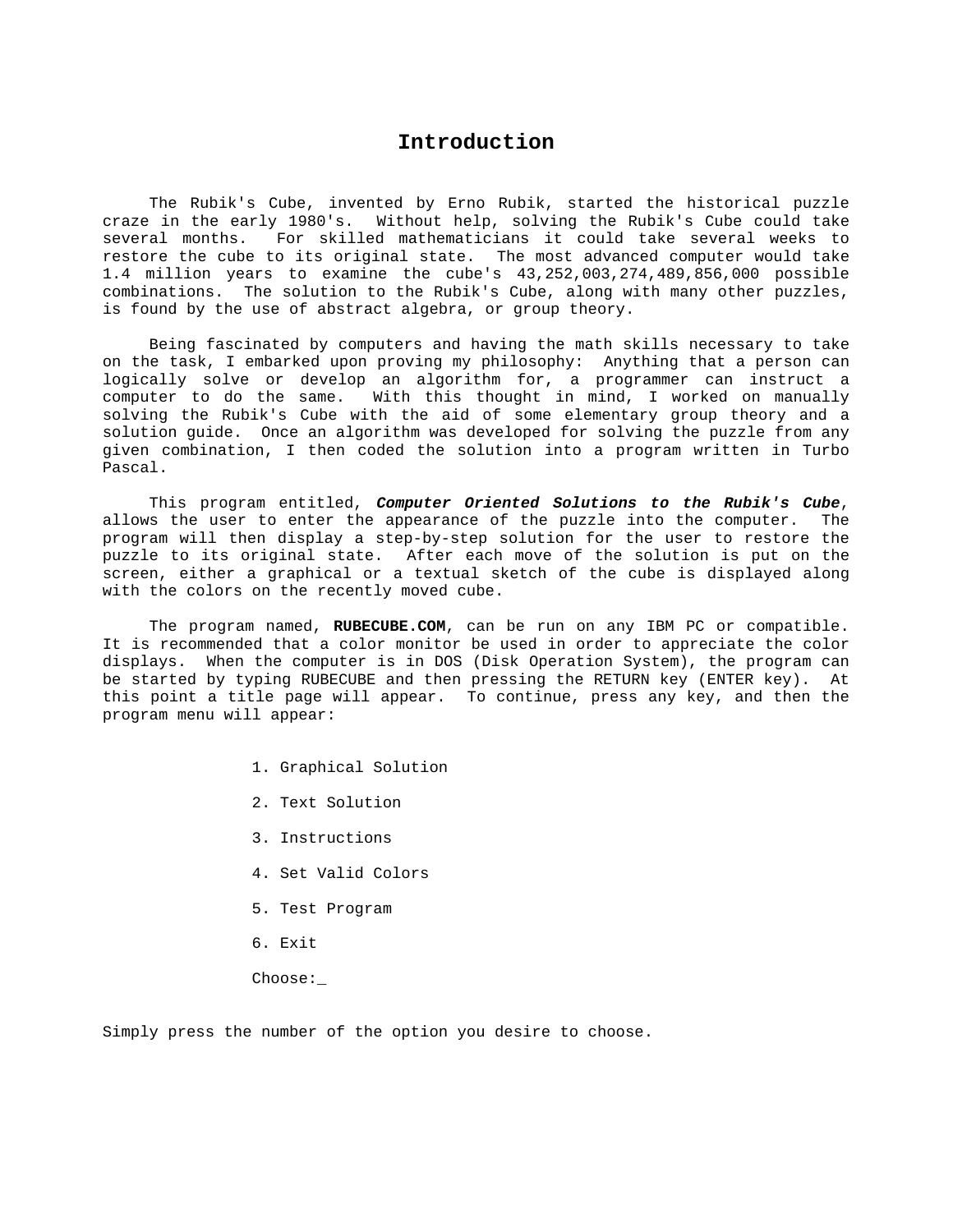## Table of Contents

<span id="page-2-0"></span>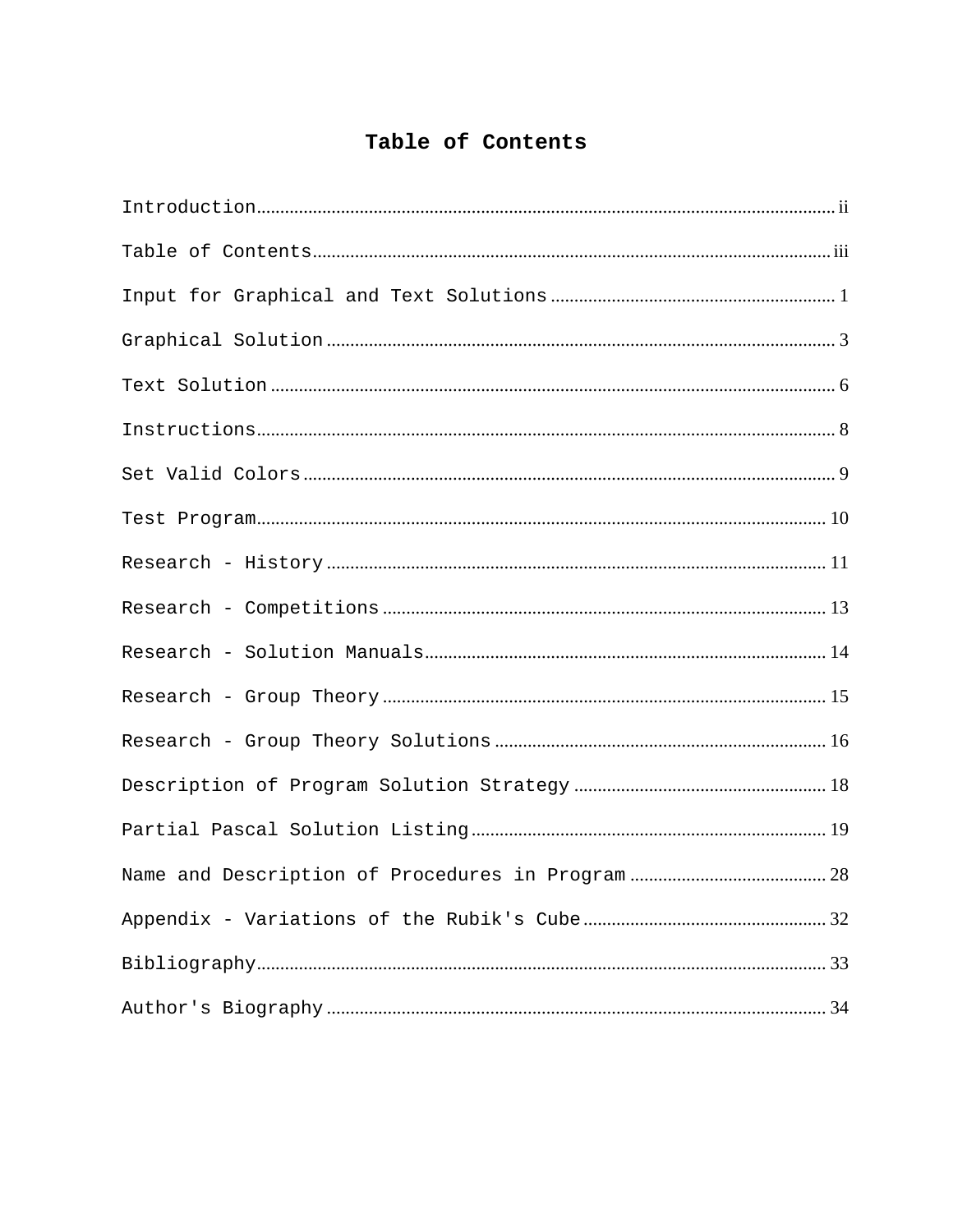#### **Input for Graphical and Text Solutions**

<span id="page-3-0"></span> In order to obtain a solution (Graphical or Text), the user must describe the appearance of the puzzle to the computer. This is done by entering the color of the squares on each of the six sides of the cube into the computer. Each side of the Rubik's Cube contains 9 squares--a total of 54 squares. The original Rubik's Cube, produced by Ideal Toy Corporation, along with other similar brands, will have the following six unique colors on its squares: (B)lue, (G)reen, (O)range, (R)ed, (W)hite, and (Y)ellow. If your cube does not have all of these colors, then you first must choose option 4 from the main menu to "set valid colors" for the cube before you can input the cube's colors.

 The input routine is the same for the graphic solution option and the text solution option. To begin, place the cube in front of you and designate one side to be the front--it will face you. To input colors on the Rubik's Cube, you will enter the color symbol pertaining to each of the squares, beginning with those on the top, then front, right, back, left, and bottom. For a graphic illustration of these sides, you may want to view the instructions in the program, option 3. If you have set your own valid color symbols through option 4, then the first line of instructions below will differ slightly after displaying "Press". The colors on each side are to be input from top to bottom, left to right by pressing the valid color symbol. If you make a mistake, press the left arrow and then press the correct color symbol. The input screen will look like the following after you have entered the colors on the top and part of the front:

| +==== Input Colors on Rubik's Cube ====+ |                           |            |      |
|------------------------------------------|---------------------------|------------|------|
|                                          |                           |            |      |
|                                          |                           |            |      |
| W G G                                    | Press: $B, G, O, R, W, Y$ |            |      |
| Т                                        | or Space to remove entry  |            |      |
| G W R<br>$\circ$                         | or -> for next square     |            |      |
| p                                        | or <- for previous square |            |      |
| R B B                                    | or ESC when finished.     |            |      |
| .                                        |                           |            |      |
|                                          | ------                    | $++------$ |      |
| Y R<br>F                                 |                           |            |      |
| r                                        |                           |            |      |
| $\circ$                                  |                           |            |      |
| n<br>t.                                  |                           |            |      |
|                                          | $- - - - -$               | ------     |      |
| $\,{}^+$                                 | Right                     | Back       | Left |
| Β                                        |                           |            |      |
| O                                        |                           |            |      |
| t.                                       |                           |            |      |
| t.                                       |                           |            |      |
|                                          |                           |            |      |
|                                          |                           |            |      |
| +===                                     |                           |            |      |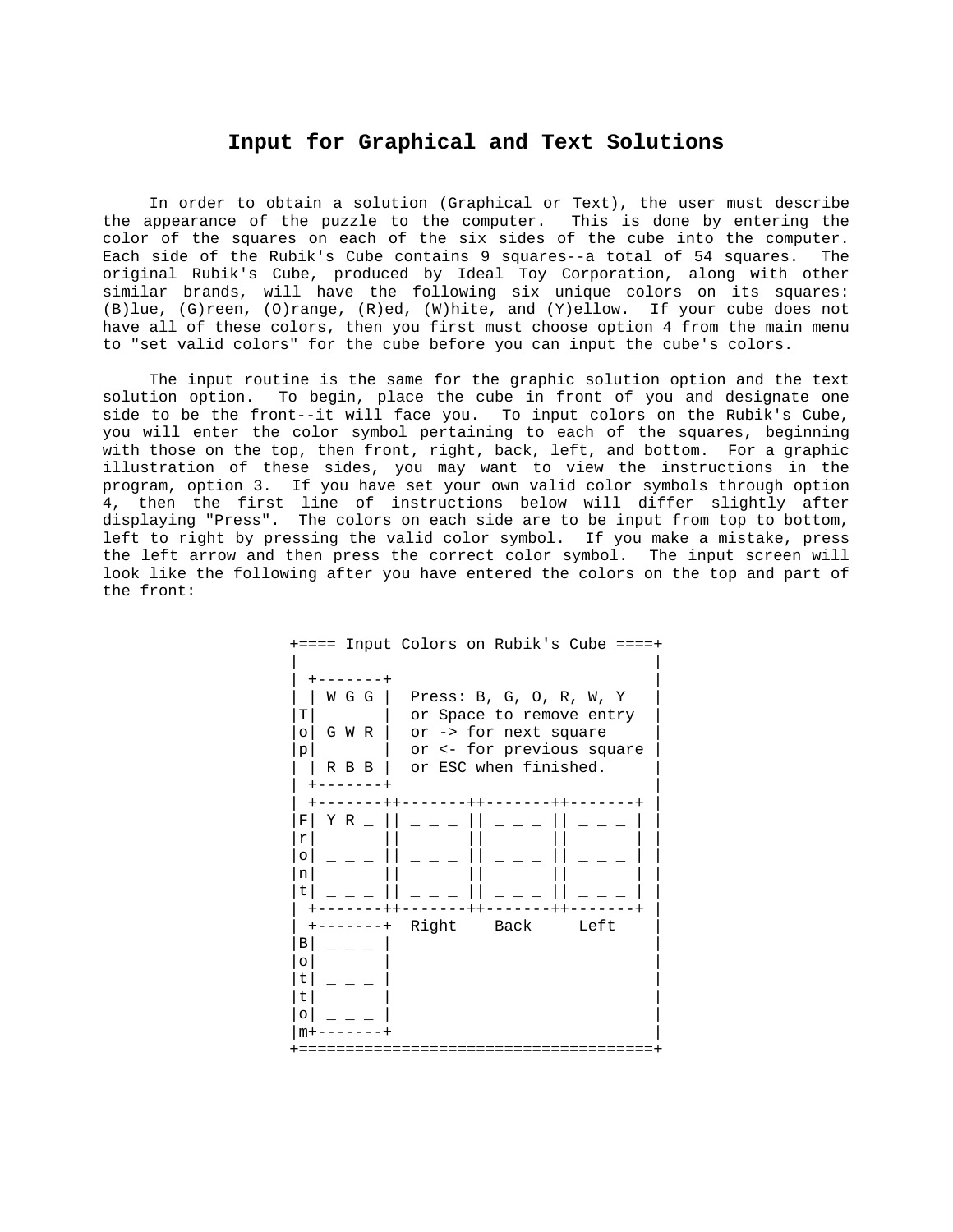If you press a valid color symbol and it does not display on the screen, then there are already 9 squares entered with that color. You probably mistyped one of the other squares. To make a correction, press the left or right arrow keys until the cursor appears at the square that needs to be corrected; then press the new color.

 After entering the colors for the top, front, right, back, and left sides, then place the cube so that the **front is facing you** and the top side is facing up. To enter the color symbols on the bottom, **tilt the cube so that the front becomes the top and the bottom becomes the front**, temporarily. Now, enter the colors from top to bottom, left to right as you see them on the front. After doing so, tilt the cube back so that it has its original front and top. You may want to check to make sure that everything was entered correctly. If you encounter an error, then you will need to move the cursor to the positions that need to be changed. First clear them by pressing the space bar; then enter the correct color symbols. When you have finished entering, the screen will look similar to the following:

> +==== Input Colors on Rubik's Cube ====+ | |  $+ - - - - - - +$ | | W G G | Press: B, G, O, R, W, Y | |T| | or Space to remove entry  $|o|$  G W R  $|$  or -> for next square  $|p|$  | or <- for previous square | R B B | or ESC when finished.  $+ - - - - - - +$ | +-------++-------++-------++-------+ | |F| Y R O || Y W W || R O O || B Y B | |  $|\mathbf{r}|$  || || || || || || || |o| W O O || B B O || Y R Y || B G O | |  $|n|$  || || || || || |t| G B B || W G O || G Y G || Y R Y | | | +-------++-------++-------++-------+ | | +-------+ Right Back Left | |B| O W R | | |o| | | t | G Y W |t| | | |o| R R W | |  $\frac{m+------+}$ +======================================+

At this point, you may press the ESC key. If you press the ESC key before all 54 squares have been filled, then the following message is displayed, "Input is incomplete. Try again? (Y/N)". If you enter 'N', then the program returns to the menu. You may continue inputting by pressing 'Y'. If you entered a side in an improper manner, especially the bottom, then this message will display, "A side is incorrect. Try again? (Y/N)". To correct your mistakes, press 'Y' and then clear the squares that are incorrect and then re-enter them.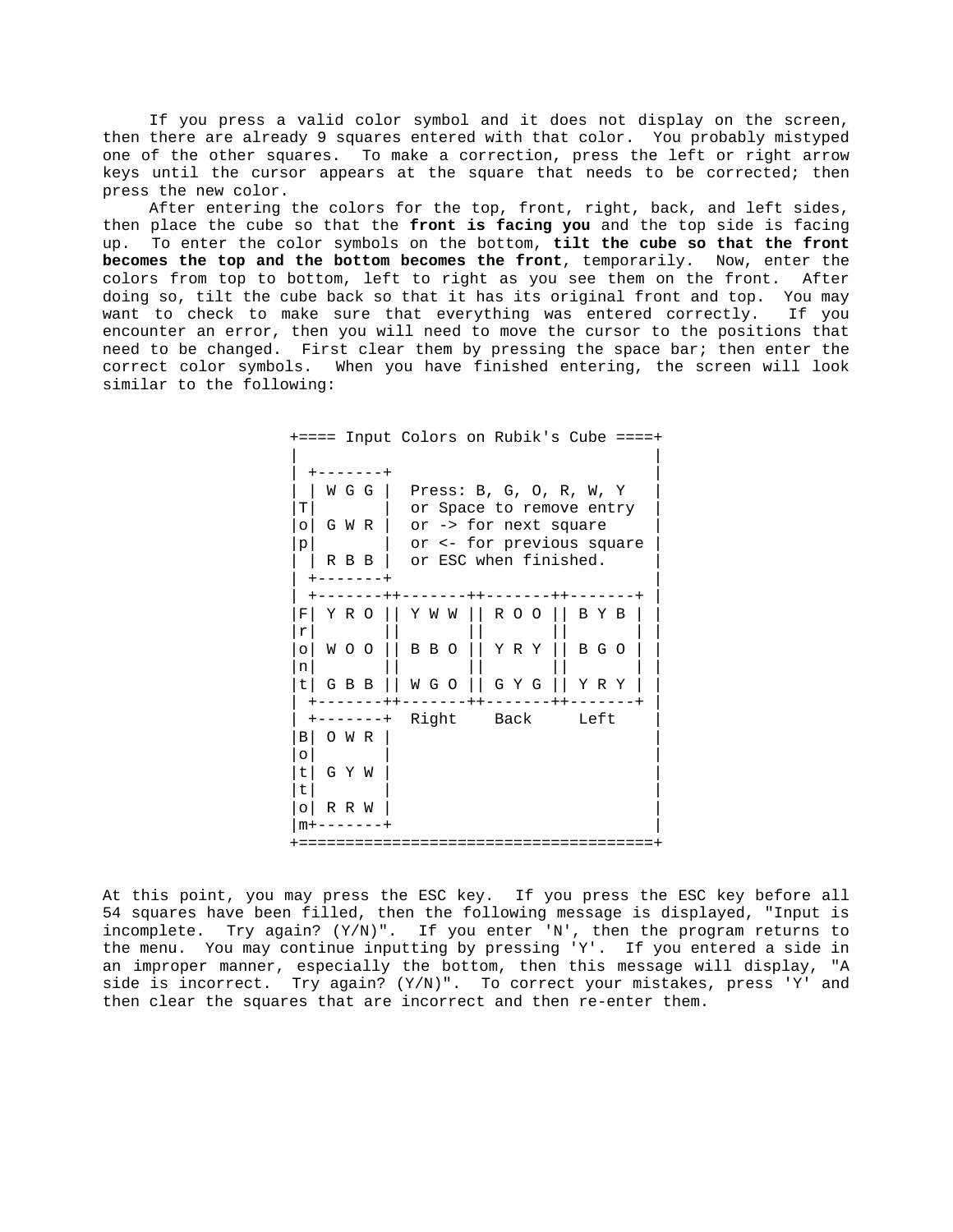#### **Graphical Solution**

<span id="page-5-0"></span> After ESC is pressed during the input routine, the computer will then generate the entire solution within the next 1 to 2 seconds, if the puzzle can be solved. It is possible to have a Rubik's Cube that is impossible to solve. This can happen if a person takes apart the pieces of the puzzle and puts them back in an improper order. If a person randomly puts back the pieces, then there is only a one in twelve chance that the puzzle has a solution. If no solution is possible the following message is displayed:

> An error has been detected. Possibly, you have an im possible cube. Press any key.

 If a solution is possible, then the screen will clear and a graphical sketch of the Rubik's Cube will appear along with a new set of instructions (shown below). To see the first move, you must press either the space bar, the right arrow, or the Enter key. One move of the solution will appear in large symbols, underneath the phrase, "Do the move:". The number of moves made will appear followed by the total number of moves required in the complete solution. The screen is formatted similarly as show below:

Graphical Solution

Do the move:

 $T^+$ 

 ------------ A graphical Rubik's Cube will appear here 1 move with the colors currently out of 134 on the front side after the move has been made.

 Press: Space, ->, or Enter and perform move shown above, then compare  $side(s)$ ; or (T, F, R, P, L, B) to view sides; or <- for previous move; or ESC to quit.

----------------------------------------

 Each move will either: 1) turn one side independently of the others, or 2) rotate the entire cube so that a new side becomes the front.

 First, most moves will consist of a sides' symbol (T, F, R, L, or B) and a rotation (+, 2, or -). This move means to turn the corresponding side clockwise (if a + follows), or counter- clockwise (if a - follows), or 2 times either way (if a 2 follows). Each move is made as if you are viewing it face to face. For Example, T+ means "turn the Top side clockwise." Furthermore, B- means "turn the Bottom side counter-clockwise" as if you are looking at it from the bottom. (See illustrations on next page)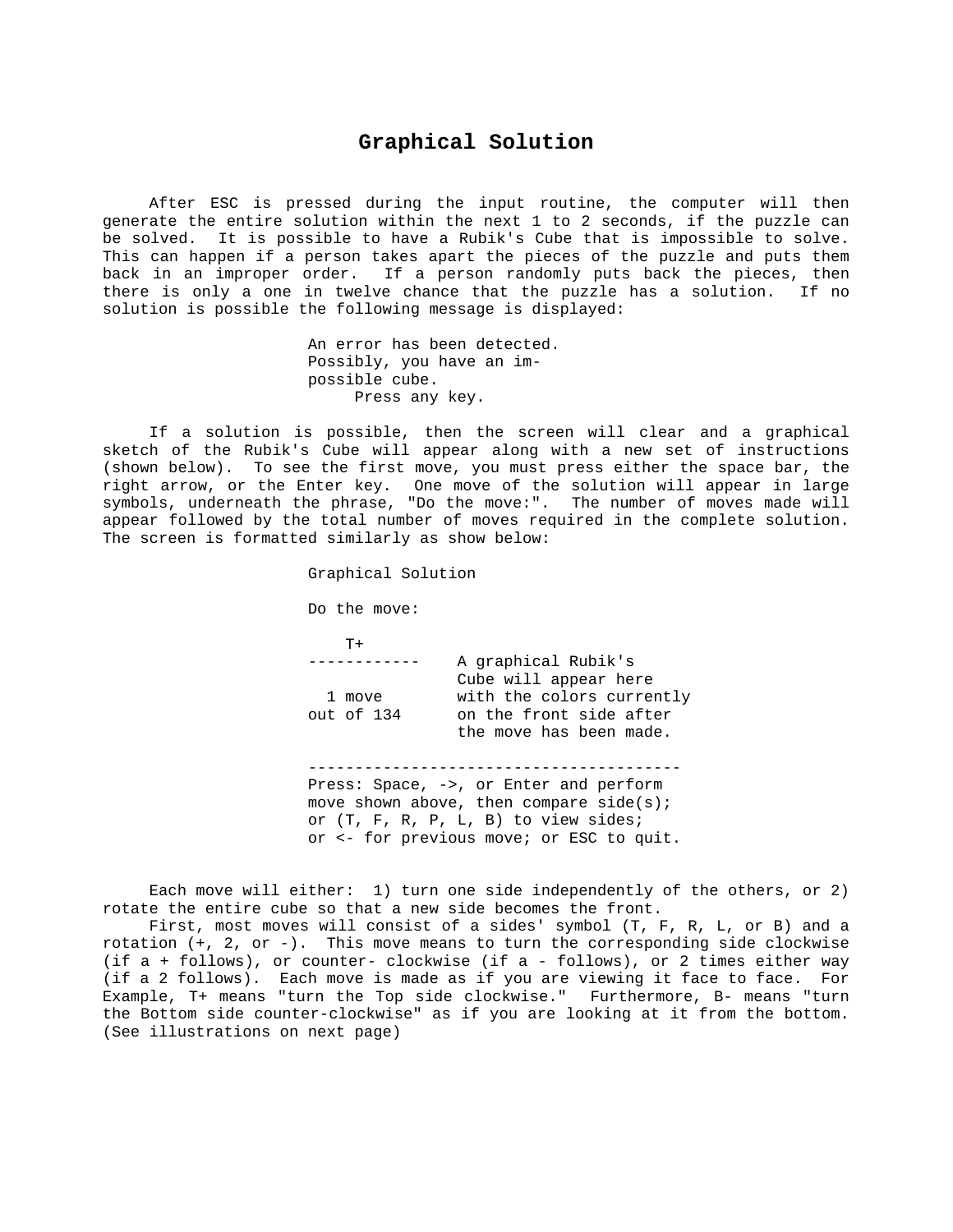ILLUSTRATIONS: The six faces are indicated by their initials: top (T), right  $(R)$ , front  $(F)$ , left  $(L)$ , posterior  $(P)$ , and bottom  $(B)$ .



Keeping the front face oriented toward you—all clockwise rotations are shown. To make counter-clockwise turns, simply rotate the faces in the opposite directions. All rotations should be made as though you were viewing each face from the front. A clockwise turn would always be a twist to the right as if viewed from the front. See illustrations above.

(Text/Graphic illustrations taken from *The Simple Solution to Cubic Puzzles*, p. 52)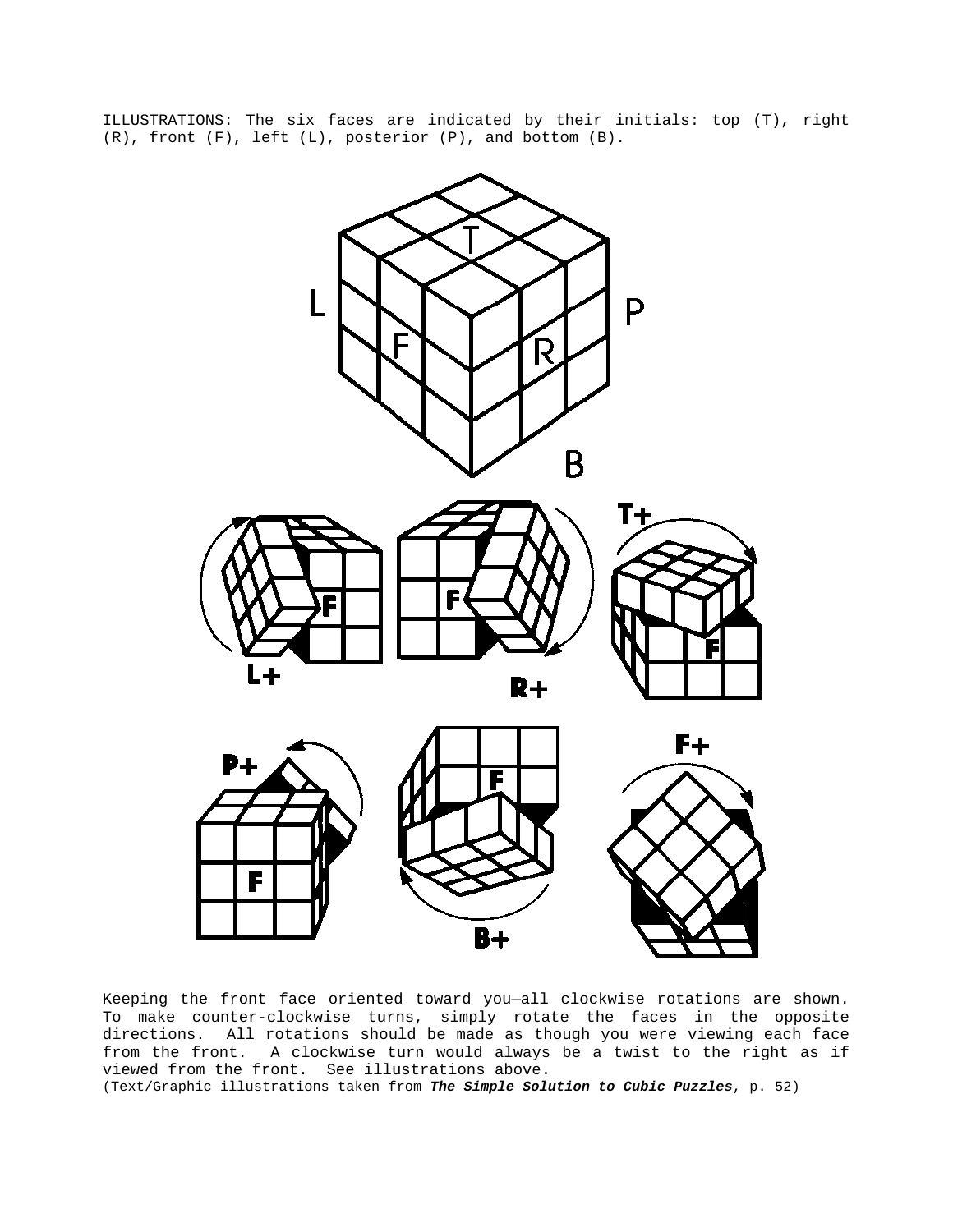Another move might be to Rotate the Cube (RC). RC+ means to rotate the cube clockwise as if you were looking at the top. Therefore, the right side becomes the new front, the front becomes the left side, and the top remains the same. RC- and RC2 mean to rotate the cube counter-clockwise and twice, respectively, as if you are viewing the cube from the top.

 After completing the move, compare the colors on the side displayed with the colors on the corresponding side of your cube. To view the colors on the other sides, press T, F, R, P, L, or B.

 To see the next move, press either the space bar, right arrow, or Enter key. The colors on the new front side will appear, as a result of making the next move. Compare this side with yours and continue to make moves until your cube is solved. If you make a mistake, then undo the move you made. You may then need to either make the proper move or have to press the left arrow key to view the previous move.

 After you have completed all the moves, the computer will "congratulate" you. If you want to return to the main menu without completing all the moves, then press the ESC key.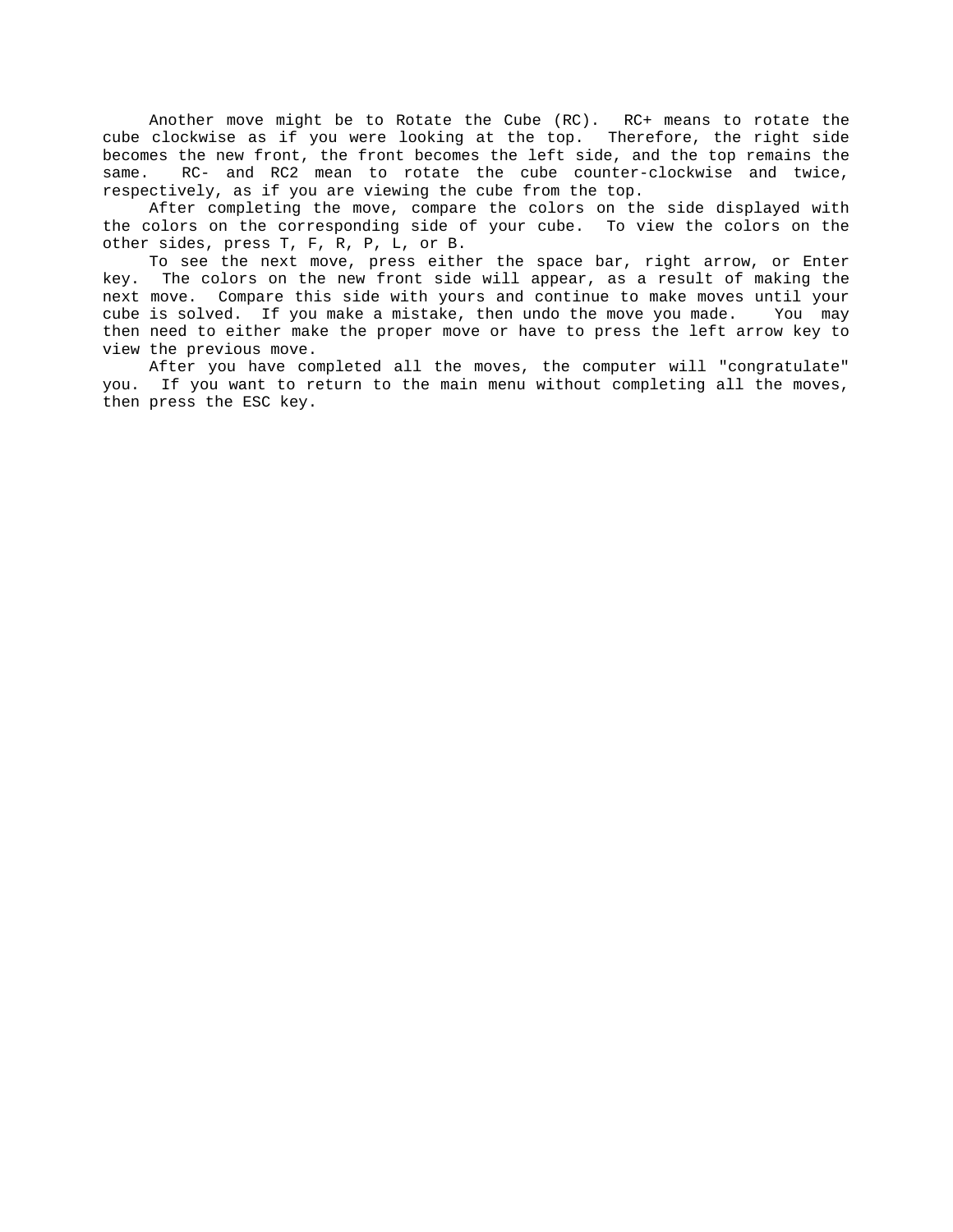#### **Text Solution**

<span id="page-8-0"></span> After ESC is pressed during the input routine, the computer will then generate the entire solution within the next 1 to 2 seconds, if the puzzle can be solved. It is possible to have a Rubik's Cube that is impossible to solve. This can happen if a person takes apart the pieces of the puzzle and puts them back in an improper order. If a person randomly puts back the pieces, then there is only a one in twelve chance that the puzzle has a solution. If no solution is possible the following message is displayed:

> An error has been detected. Possibly, you have an im possible cube. Press any key.

 If a solution is possible, then a new set of instructions will be displayed. To see the first move, you must press either the space bar, the right arrow, or the Enter key. One move of the solution will appear between two arrows as displayed below, underneath the Right and Back sides. The number of moves made will appear followed by "move out of" and then the total number of moves required in the complete solution, as show below:

| Text Solution<br>=======                                            |
|---------------------------------------------------------------------|
|                                                                     |
|                                                                     |
| R G W<br>Press: Space, ->, or Enter                                 |
| т<br>and peform move shown                                          |
| below then compare sides;<br>B W G<br>∩                             |
| or <- for previous move;<br>p                                       |
| or ESC to quit.<br>B R G                                            |
|                                                                     |
| -------++-------<br>$++--$<br>ROO II<br>BYB    YRO<br>F<br>Y W<br>W |
| r                                                                   |
| Y R Y<br>B G O<br>W O O<br>B B O<br>$\circ$                         |
| n                                                                   |
| WGO    GYG<br>Y R Y<br>G B B                                        |
| $- - + + - - -$                                                     |
| Right Back Left<br>$+ - - - - - - +$                                |
| O W R<br>В                                                          |
| $\circ$                                                             |
| G Y W<br>$T+$ $< -$<br>t.<br>$-->$                                  |
| t.                                                                  |
| 1 move out of 134<br>R R W                                          |
|                                                                     |
|                                                                     |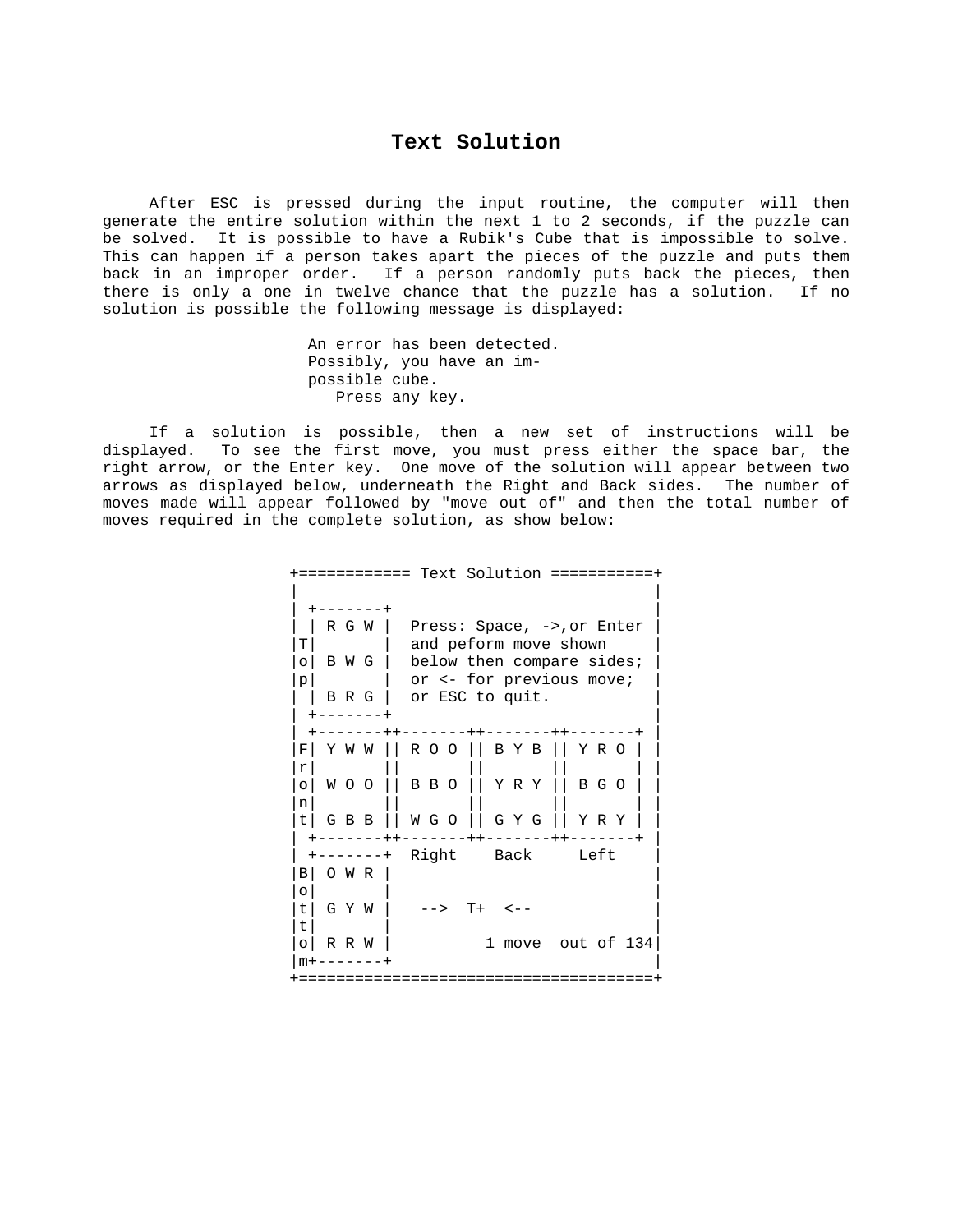Each move will either: 1) turn one side independently of the others, or 2) rotate the entire cube so that a new side becomes the front.

 First, most moves will consist of a sides' symbol (T, F, R, L, or B) and a rotation (+, 2, or -). This move means to turn the corresponding side clockwise (if a + follows), or counter-clockwise (if a - follows), or 2 times either way (if a 2 follows). Each move is made as if you are viewing it face to face. For Example, T+ means "turn the Top side clockwise." Furthermore, B- means "turn the Bottom side counter-clockwise" as if you are looking at it from the bottom. (See illustrations of moves under the topic *Graphical Solution*)

 Another move might be to Rotate the Cube (RC). RC+ means to rotate the cube clockwise as if you were looking at the top. Therefore, the right side becomes the new front, the front becomes the left side, and the top remains the same. RC- and RC2 mean to rotate the cube counter-clockwise and twice, respectively, as if you are viewing the cube from the top.

 After completing the move, compare the colors on the sides of your cube with the colors on the corresponding sides displayed.

 To see the next move, press either the space bar, right arrow, or Enter key. The colors on the new sides will appear, as a result of making the next move. Compare these sides with yours and continue to make moves until your cube is solved. If you make a mistake, then undo the move you made. You may then need to either make the proper move or have to press the left arrow key to view the previous move.

 After you have completed all the moves, the computer will "congratulate" you. If you want to return to the main menu without completing all the moves, then press the ESC key.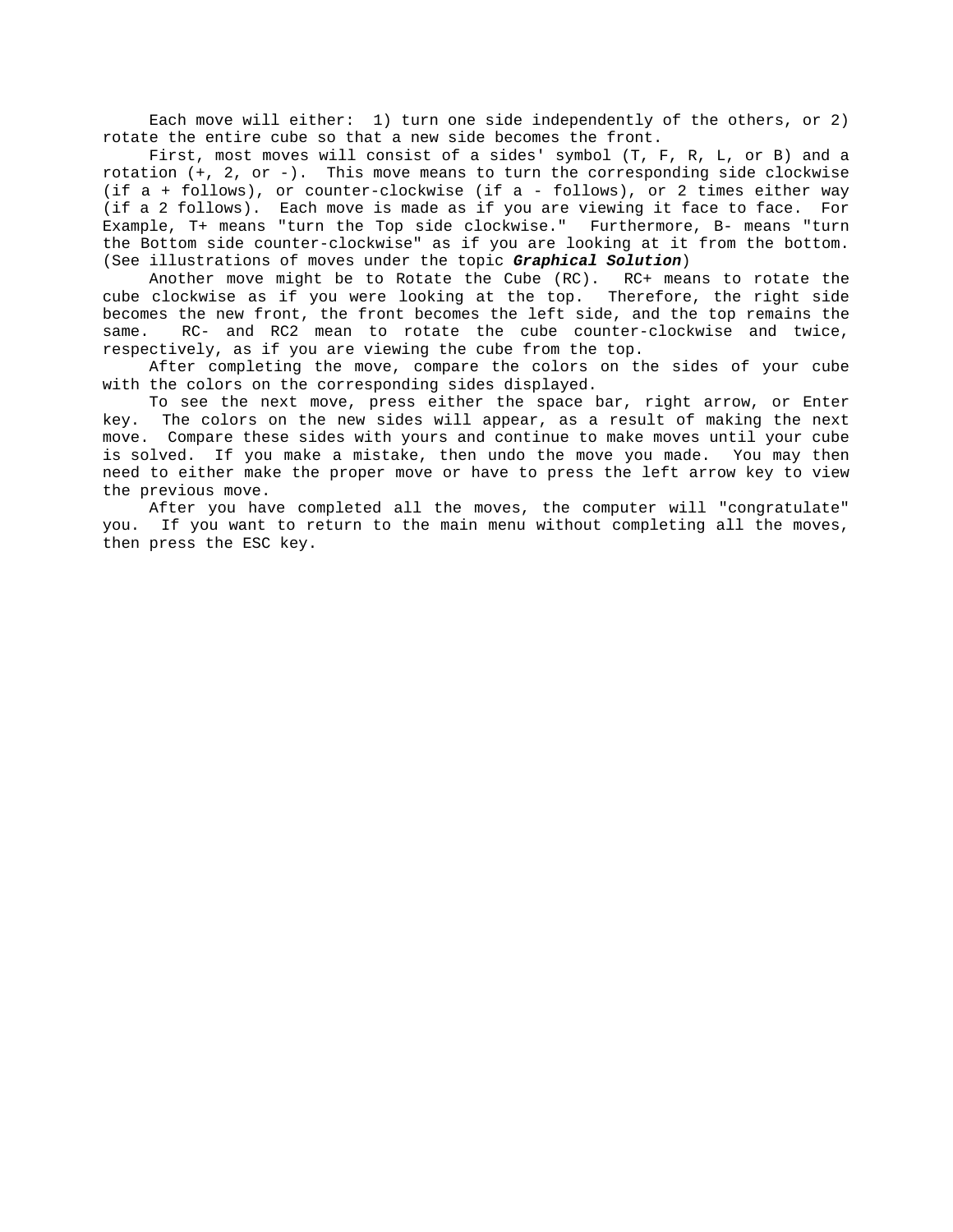## **Instructions**

<span id="page-10-0"></span> Choosing option 3 from the main menu allows the user to view a brief description of each of the menu options. It will also emphasize that the first option that should be chosen (after reading the instructions) is number 4, **Set Valid Colors**. The program must know the exact colors used on your cube in order to provide a solution.

 After option 4 is completed, you may then enter the color symbols on the cube into the computer by either choosing option 1 or 2. Both the **Graphical Solution** and the **Text Solution** use the same input routine. After describing the cube to the computer, the program will either remain in text mode (if a text solution was desired) or will enter graphics mode (if a graphical solution was desired).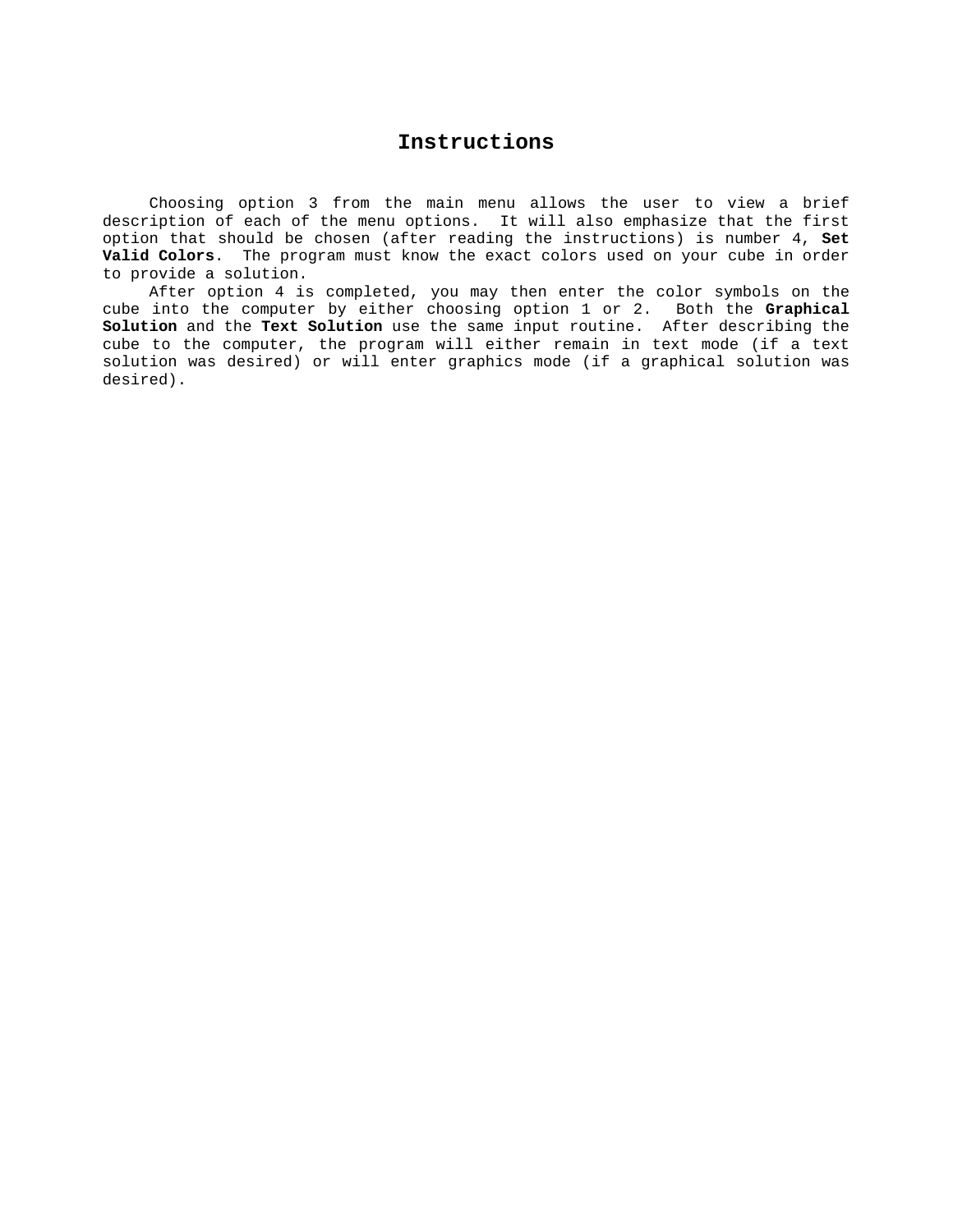## **Set Valid Colors**

<span id="page-11-0"></span> The cube has six sides, each with a unique color in its original state. However, not all versions of the cube puzzle have the same six unique colors. The original Rubik's Cube, produced by Ideal Toy Corporation, has as its colors, blue, green, orange, red, white, and yellow. Other cubes produced by different corporations have colors such as purple, green, orange, pink, white, and yellow. There many other variations.

 The *Computer Oriented Solutions to the Rubik's Cube* program solves the puzzle by placing each of the colors on its own side. Thus, the computer needs to know the exact colors used on your cube. Instead of entering the actual name of the color, the computer will accept a one letter color symbol, such as the first letter in the name of the color. Six unique color symbols must be entered in order to properly describe the appearance of the cube.

 If your cube has the same six colors that are on the original Rubik's Cube, then you can press the Enter key six times so that the program defaults to the first letter of the following colors: (B)lue, (G)reen, (O)range, (R)ed, (W)hite, (Y)ellow. **If your cube has colors other than these, then you must enter the six color symbols that are on your cube before you can obtain a Graphical or Text Solution.** To do so, press a one letter color symbol to replace the default values that are shown that differ. If some of the color symbols match, then press the Enter key to select the default value shown.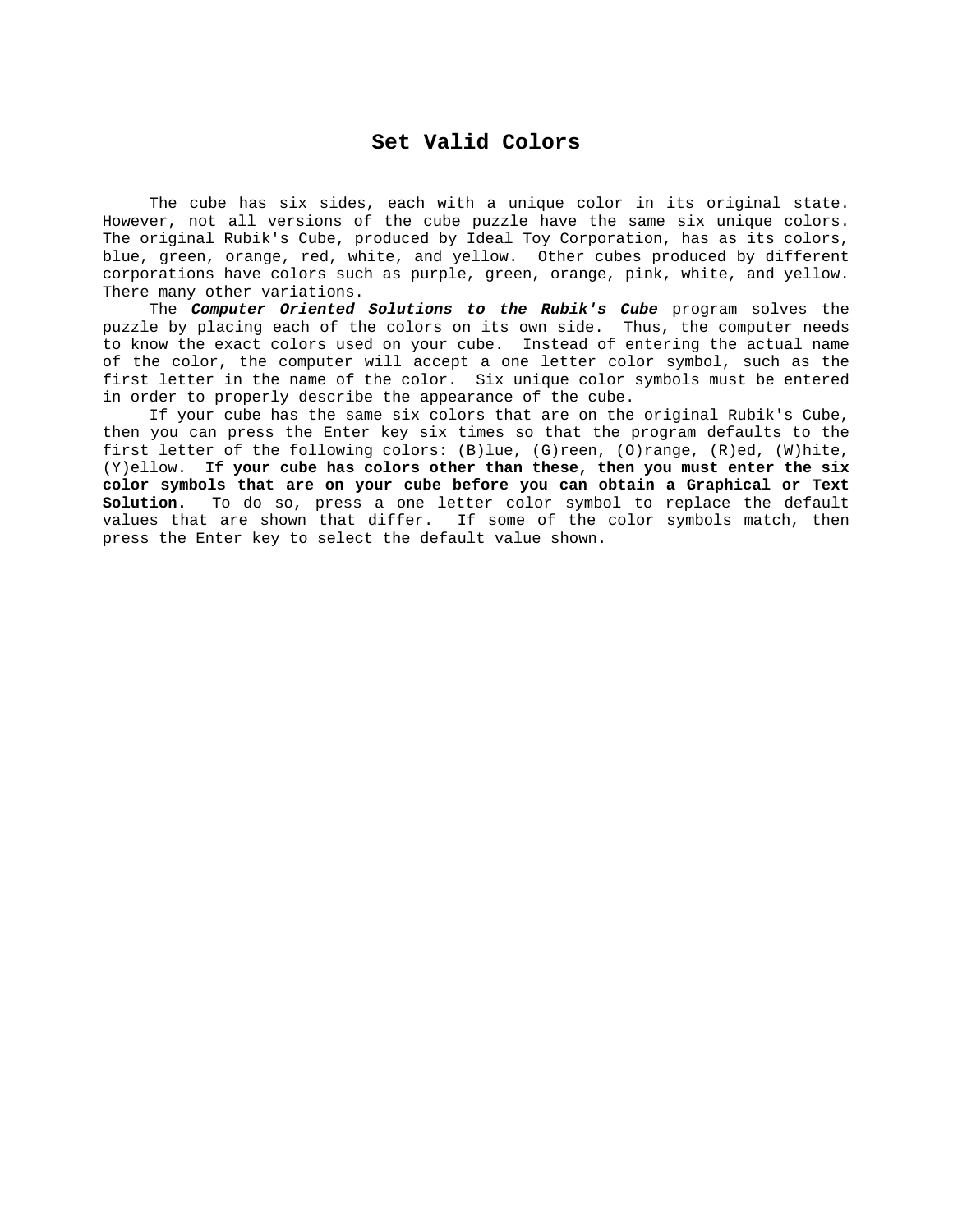#### **Test Program**

<span id="page-12-0"></span> Choosing option 5 brings you to the routine that tests the program *Computer Oriented Solutions to the Rubik's Cube*. Furthermore, this option provides statistical facts pertaining to this computer oriented solution. The first command requiring a response is:

Enter # of cubes to solve  $(1-14)$ : --

You must enter a number between 1 to 14 indicating the number of **imaginary cubes** that you want the computer to solve. Suppose you enter 10. The computer will simulate 10 solved cubes within its memory. The next command displayed is:

Enter # of random turns  $(1-30)$ : --

You must enter a number between 1 to 30 indicating the number of random turns (or moves) to make to each of the 10 solved puzzles. If you choose a relatively small number, less than 15, then the puzzle will not be very mixed up. However, you may want to gather statistics for solutions to cubes that are not mixed up well. For our sake, let's choose 30 random turns. Each turn is randomly chosen from the following moves:

 T+, T2, T-, F+, F2, F-, R+, R2, R-, L+, L2, L-, B+, B2, B-, RC+, RC2, RC-

The notation of moves are explained in the *Graphical Solution* section. With 10 cubes each randomly scrambled, the computer then attempts to solve each one. The program stores the number of moves it took to solve each cube, and then displays the cube number followed by the number of moves it took to solve the puzzle. The program then displays the "Average # of moves", "Most moves", and "Least moves".

 Statistically speaking, the program will solve a randomly mixed up cube in an average of 140 moves (including Rotating Cube moves). Without counting Rotation moves, the program will solve a cube in an average of 125 moves (assuming 15 rotations). Other authors of algorithm solutions do not include Rotating Cube moves in their statistics, but only include those moves that permute the colors on the cube. The program solution seems to have an upper limit of approximately 170 moves (including RC's). The least number of moves needed to solve the cube is trivially 0, if the random moves leave the cube unchanged.

 At this point in time, the program will always solve a valid Rubik's Cube. However, in the developmental stages of this program, the computer did not always solve the puzzle correctly. In such cases, this **Test Program** routine displays the set of random moves the computer made to its puzzle in order for the user to recreate the error and detect the part of the program needing correction.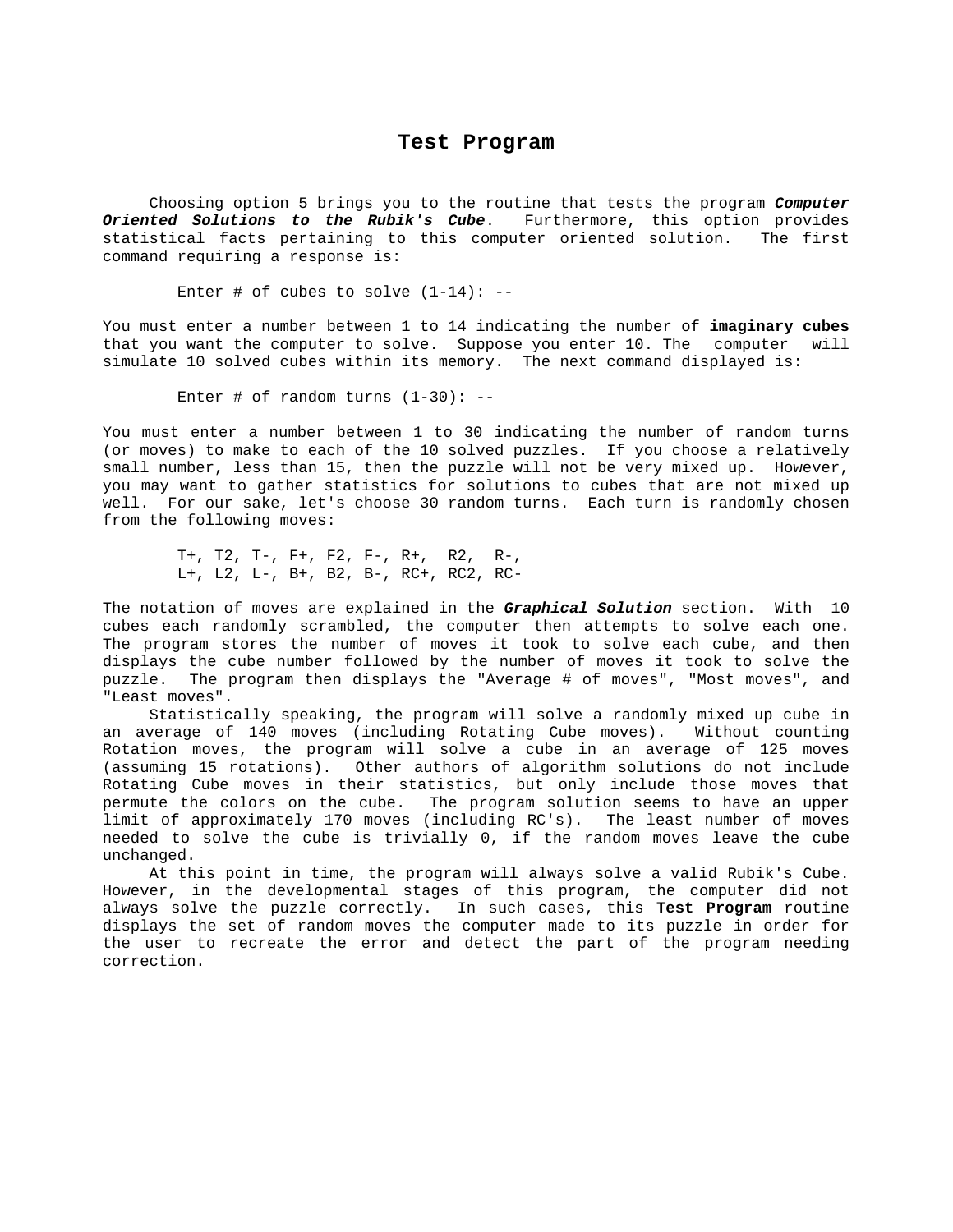<span id="page-13-0"></span> The Rubik's Cube, which is also called the Magic Cube, is a three by three by three inch cube. A cube has six sides or faces which contain a different color. Each face is divided up into nine squares. A brilliant inner mechanism of a spring loaded spindle allows sides of the cube to be rotated either vertically or horizontally and independent of the other sides. In the cube's pristine condition it has a solid color on each face, but is mixed up by just a few random moves. The cube comes in six different colors which can then be mixed up. The original Rubik's Cube has these six colors: white, yellow, orange, red, green, and blue. The object is to get the cube back to its original positions so that all six sides have nine identical squares with respect to their colors.

 This great puzzle, the Rubik's Cube, was invented by Erno Rubik, who has held degrees in architectural engineering and interior design and teaches at the Academy of Applied Arts in Budapest, Hungary. From this job of teaching he only earned an estimated \$1,820 a year. Although he was licensed the right to the cube at a modest fee, he made \$800,000 for 1980-81.

 The summer of 1974 was when Rubik had thought about the laws of geometry and had started playing with the ideas of a three dimensional object that could rotate around any of the three axes. He kept turning the object in his mind till he could turn the theoretical construction gloating in his head into something real. He had a problem and wanted to make a mechanical devise capable of converting all of the complicated movements into simple twists and turns that would change the arrangement of squares on the faces of an actual cube. After working hard on his model he gave a few turns and then found out that he made a puzzle to solve.

 Weeks went by and he finally got some of the different sections of the cube back to their starting point. What had started to be an aid for his students to give greater experience in dealing with three dimensional objects turned out to be much more.

 In 1975, he wrote up the details of the cube's construction and obtained a patent. Rubik then interested a small toy-manufacturing co-operative, Polutechnika, in his invention and soon it was in mass production. The original production run of 5000 was shipped to Hungarian stores just before Christmas 1977. Within a few days they had sold out, and 7000 more cubes were rushed off the production line.

 In 1980, cubes were bought at prices from \$5 to \$15. A total of 30 million of the cubes were purchased worldwide by 1983. These cubes were sold in all kinds of shops. In Rubik's homeland, Hungary, a controlled economy had not kept up with demand for manufacture of the cube, and they tended to buy three or four at a time when they were available. In the United States, Hong Kong, and the Caribbean, by arrangement with Komsumex, one of Hungary's import/export agencies, the Ideal Toy Corp. manufactured 1.5 million cubes every month. Logical Games Inc., of Haymarket, Va., which introduced the puzzle to the United States under the name Magic Cube in 1979, has manufactured the Cube.

 One reason why Ideal Toy Corporation was so successful with the selling of the Rubik's Cube was because they advertised. Helfgart, Towne & Silverstein, were the company's agency for 16 years. The Rubik's Cube showed up at a Toy Fair for the first time in February 1980, but its reception was less than spectacular. Beginning the 4th of July weekend, advertising started with two weeks of television exposure using the 30-second commercial made up of three vignettes, and then four weeks using three 10-second spots, each of which was one of the vignettes. The television advertising was used in four major markets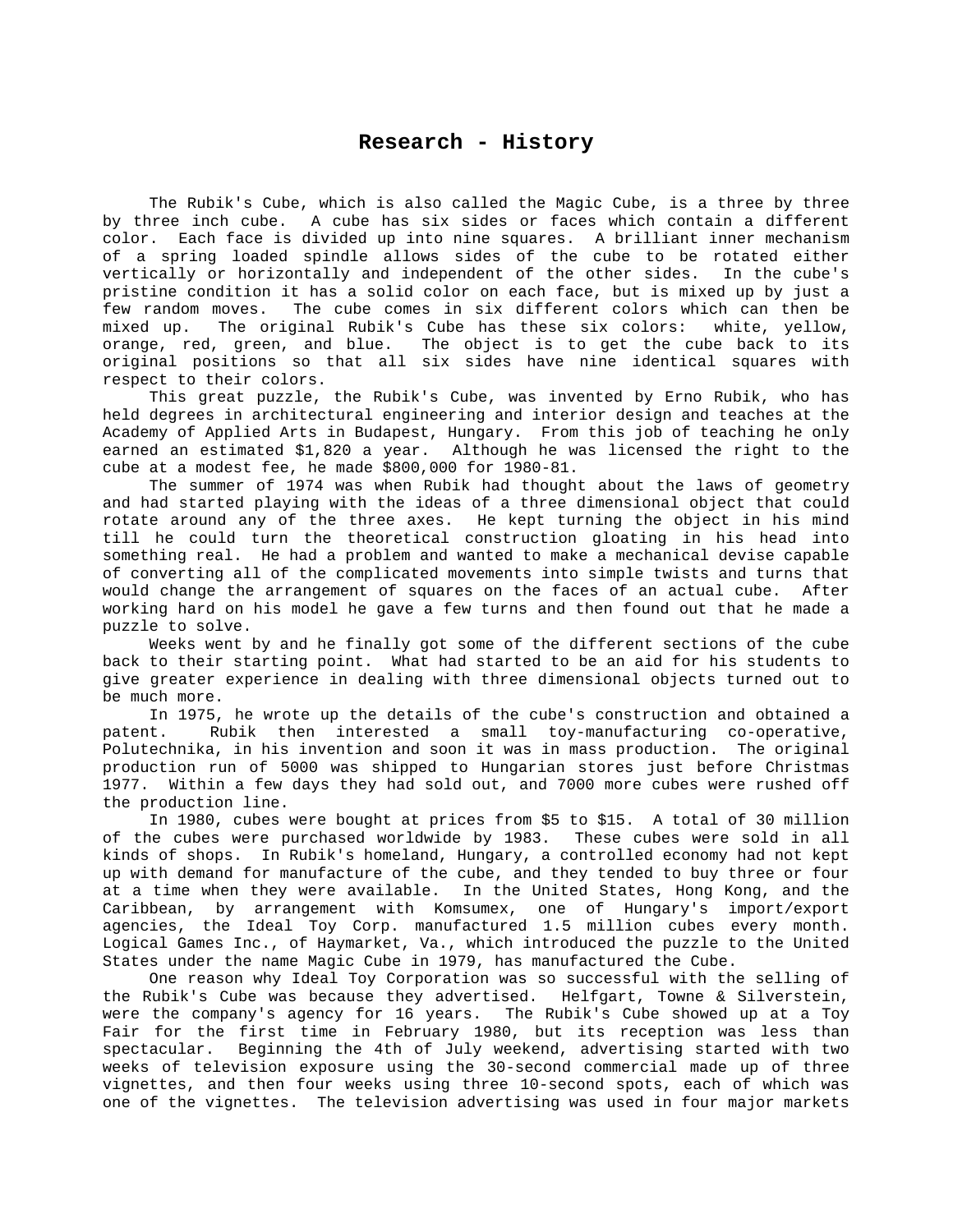along with small-space newspaper ads. After a respite during the summer, advertising started again in September 1981, and was in 100 spot markets by December 1981.

 Ideal Toy Corporation agreed to be acquired by the toy division of CBS Inc. in a transaction valued at about \$58 million. Under terms of the proper acquisition, CBS would pay \$14.85 a share for the 3.9 million outstanding common shares of Ideal, which is based in Hollis, Queens. For the fiscal year 1981, the first full year to include results from sales of the cube, Ideal reported a net income of \$19.1 million or \$4.94 a share versus a loss of \$15.45 million in 1980 and income of \$3.7 million in 1979.

 Magic Puzzler, Wonderful Puzzler, and Le Cube, are all variations of Rubik's Cubes except that they do not bear the trademark of the Rubik's Cube and are made by companies other than Ideal. These puzzles retail one-third the price of Rubik's Cube and were selling very well. Ideal had filed dozens of civil suits against cube distributors and retailers across the country. In Federal District Court of Manhattan alone there were seven suits pending, one against the largest distributors, the John Hansen Company of Milbrae California. In May of 1981, Ideal charged Hansen with packaging its cube so that customers would mistake the puzzle for Rubik's Cube. Hansen then sold his cube under the name of Le Cube. Ideal Toy Corporation also filed a suit against United Supply Corporation, claiming unfair competition and trade dress copying of Ideals popular Rubik's Cube. Ideal brought Macy's to court in April of 1981, for displaying hundreds of nameless cubes piled right next to a video screen continuously showing an advertisement for Rubik's Cube. Macy's agreed not to sell nameless cubes in that way anymore, and in return Ideal agreed not to discuss the case publicly.

 The privately held Moleculon Research Corporation of Cambridge filed a \$60 million patent infringement suit against Ideal in Federal District Court in Delaware. Moleculon contends that Mr. Nichol's 1972 American patent for a cubic "pattern-forming puzzle" which closely resembles the 30 million cubes that Ideal sold worldwide since 1980, beat Rubik's invention by 2 years. Rubik holds a 1974 patent for his devise in Hungary but never applied for one in the United States or elsewhere. Mr. Nichol's said he has been trying to sell his puzzle since 1969 but was rejected because Moleculon did not want to show a prototype until it received a patent protection. Morris & Safford, of Ideal say Moleculon's 1972 patent was invalid because the ideas contained in it were not original and that Mr. Nichol's patent, which primarily describes a cube held together by magnets, did not cover the mechanical devise that enables puzzle mechanical solvers to move each piece of Rubik's Cube independently.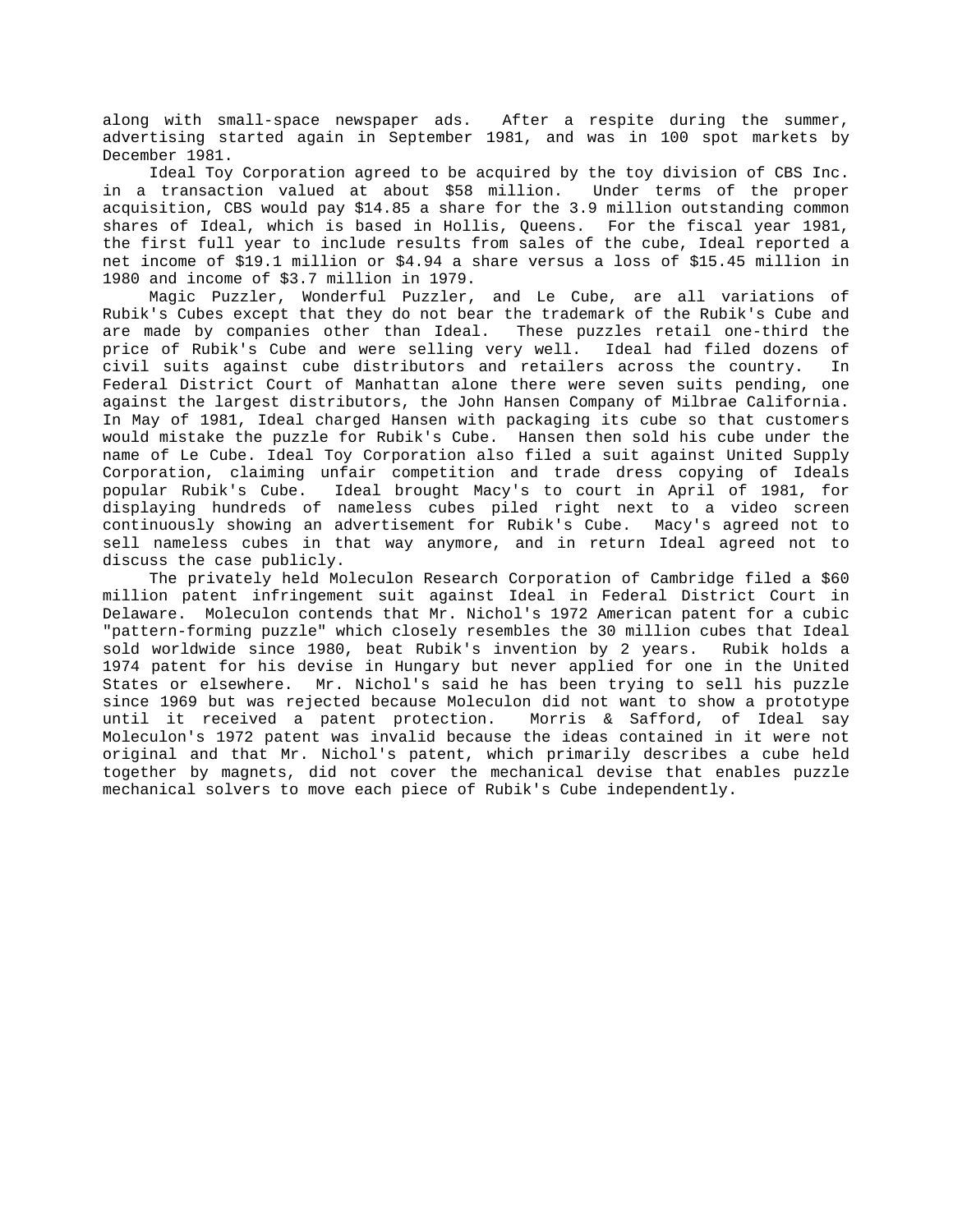#### **Research - Competitions**

<span id="page-15-0"></span> The first organized cube competition began on January 4, 1980. Kate Fried organized the competition in Budapest, Hungary at the Youth Mathematical Circle and at a Magic Cube Fans Club. Each competitor had to supply his own cube and put it in a cardboard box with his name on it. The judge(s) then scrambled the cubes identically and put them back in their boxes. Viktor Toth, a student, won this first competition in 55 seconds. After this competition, the winner and the runner-up had a play-off in which each scrambled the other's cube. Toth won this competition also.

 The second competition was conducted in March, and over a thousand people came, packing into several rooms. This competition consisted of those people who had previously shown that they can solve the cube in less than 90 seconds. Nine people competed in the competition. The winner solved his cube in 40 seconds.

 The first to try her skill publicly with the cube in America was Zsa Zsa Gabor, who was hired by the Ideal Toy Corporation, to promote the creation of her fellow Hungarian. The first regional competition of the title of the United States Rubik's Cube championship was held on July 25, 1981.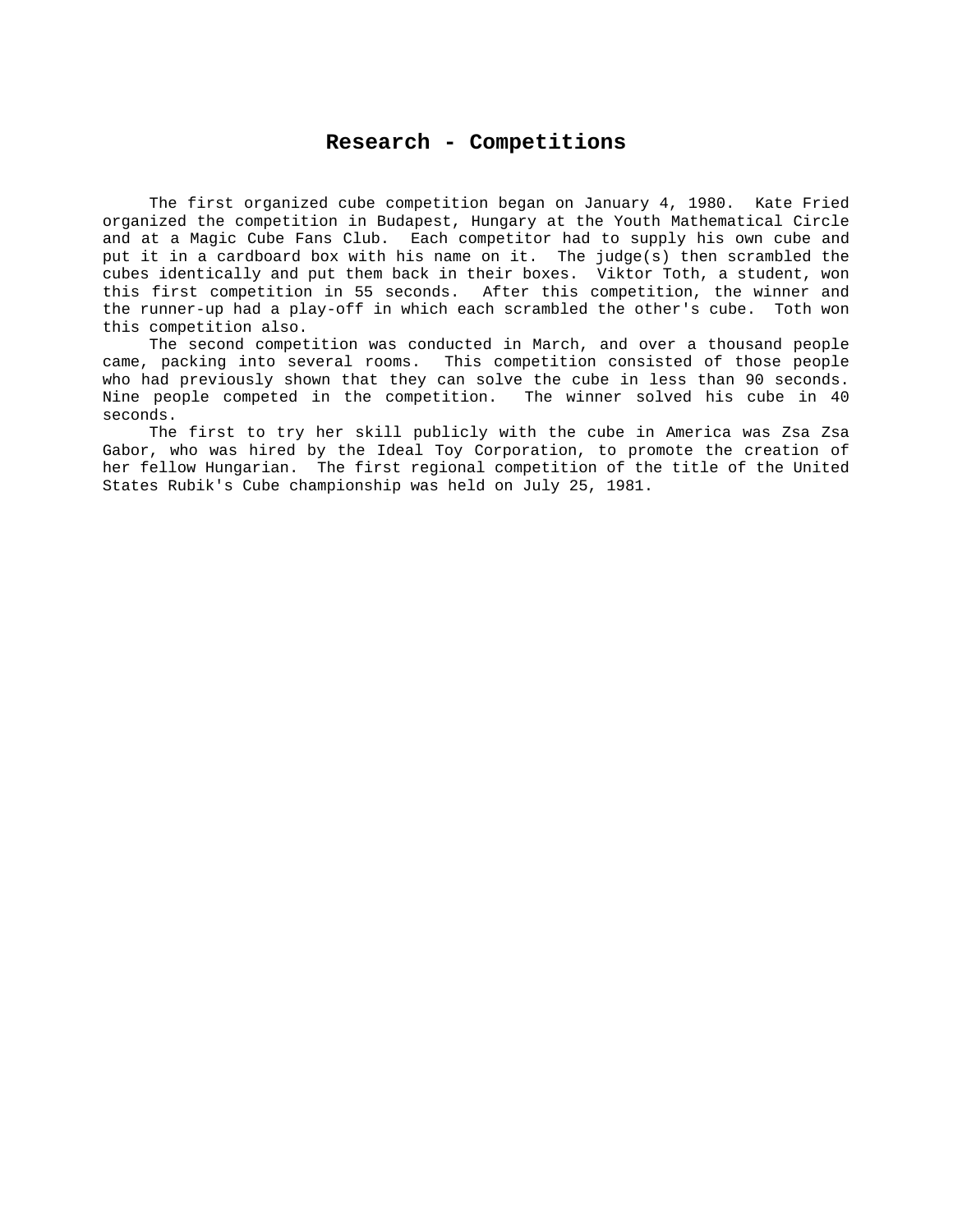#### **Research - Solution Manuals**

<span id="page-16-0"></span> Without help, solving the Rubik's Cube could have taken several months. For skilled mathematicians it would have taken several weeks to complete a cube. The most advanced computer would have taken 1.4 million years to examine all its 43,252,003,274,489,856,000 possible combinations. The solution to the Rubik's Cube, along with many other puzzles, was found by the use of abstract algebra, or group theory. A person did not have to know group theory to solve these puzzles. All a person had to do was learn or memorize a solution given by authors that have written books about the solutions of the puzzles. Once a person had read and learned the book well, that person could usually solve a puzzle with great ease.

 James G. Nourse, a Stanford University Chemist who worked out his formula during his Christmas vacation, gets the Rubik's Cube back to its proper place in one minute. Nourse has sold over one million copies of his solution book, *The Simple Solution to Rubik's Cube*. He is also the author of *The Simple Solution to Cubic Puzzles*, which teaches the reader how to solve the Pyraminx, Missing Link, the Barrel, Picture Cube, Rubik's Magic Snake, and the Octagon.

 The Hawaiian high school student, Minh Thai, wrote *The Winning Solution*, which reveals his strategy and racing secrets for the Rubik's Cube. He also wrote a solution book for Rubik's Revenge, a four by four by four cube puzzle. Minh's book, The Winning Solution to Rubik's Revenge, also reveals his strategy and racing secrets for a puzzle. Minh became the U.S. National Champion at the Rubik's Cube-a-Thon aired on ABC's *That's Incredible* on December 7, 1981, by unscrambling Rubik's Cube in 26.04 seconds. He also restored seven scrambled cubes in under 30 seconds each in a public exhibition in Los Angeles.

 Another author of a solution book was Patrick Bassert. Bassert was only 13 years old when he sold 750,000 copies of his solution book, *You Can Do The Cube*, in London and earned more than \$60,000. The appeal of his book is its relative clarity, and he accompanied his instructions with a system of diagrams and symbols showing how to rotate and move the squares. He and his cousin began charting basic moves on a tattered piece of graph paper that grew quickly into his book. He claims that "doing the cube depends not so much on math as on logic. You need to think logically and see what's happening to see the logic of the relationships between the various pieces, then it becomes clear."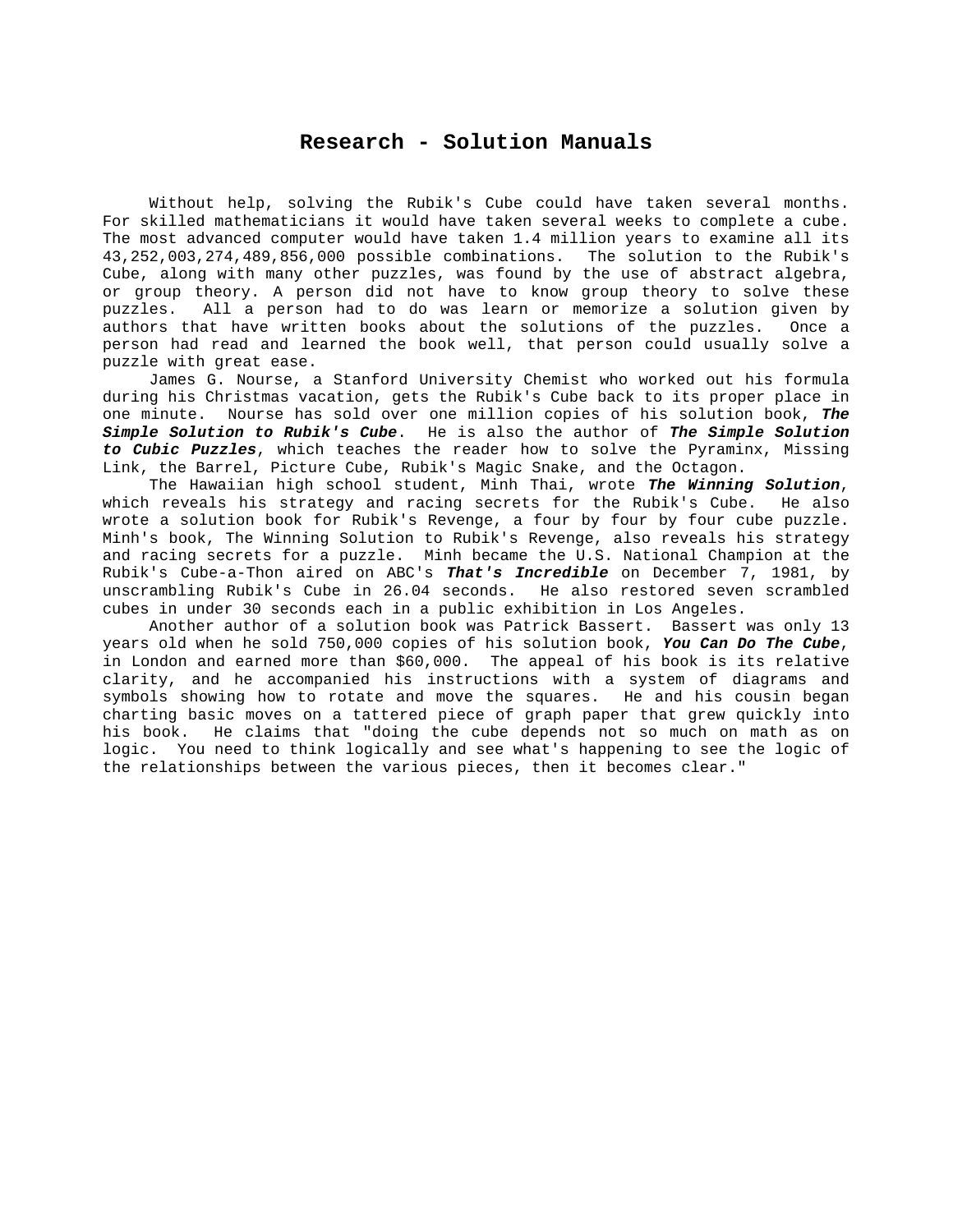#### **Research - Group Theory**

<span id="page-17-0"></span> Most of the people who wrote solutions to various puzzles used group theory. The following is a brief introduction to the group theory used to solve puzzles. A group, G, is a set of elements with a well defined binary operation, (+), such that:

- 1) If a, b are elements of Group G, then so is a(+)b (closure under operation);
- 2) There exists an element e of Group G such that  $a(+)e= a = e(+)a$  for all a an element of G (identity);
- 3) If a is an element of G, there exists an element a' of G such that  $a(+)a' = e = a'(+)a (inverse);$
- 4) If a, b, and c are elements of G, then  $(a(+)b)(+)c= a(+)(b(+)c)$ (associative law).

 A *permutation* of the cube is a sequence of moves that rearrange the pieces and color squares of the puzzle. There are over 4.3 quintillion unique permutations for a standard Rubik's Cube. Each permutation is considered an element of Group G. The group consists of the collection of all unique permutations of the cube. "There are six basic moves or permutations of the cube:"

> T+, F=, R+, P+, L+, B+, Where each letter represents a side of the cube, And + indicates a 90 degree turn clockwise.

By combining the above moves, all the other elements of the group can be generated. Some other elements include: R+F+, L+B+B+T+.

 The binary operation, **(+)**, is defined as *combining* two elements in the group, which means to perform them in sequence. If this is a group, then the *combination* of any two members will result in a permutation that is a member of the collection.

 The permutation that results in no change is called the *identity* permutation. The *order* of the permutation is the least number of times that the permutation needs to be performed to get the identity permutation. For example, the permutation element R2F2 has an order of 6 since the identity element is obtained by combining the moves R2F2 six times. No element has an order larger than 1260. The permutation which undoes a given permutation and gives the identity is called its *inverse*. A group does not have to be commutative, but when the order in which two permutations are combined is not important, it is said to commute. The Group G, of permutations, is not commutative.

 All permutations have cycles which switch certain pieces around; and if this permutation is done enough times, the original permutation shows up again. The length of a cycle is the number of elements in the cycle, and the order of a cycle is its length. A transposition is a cycle of length two. Two cycles are disjoint if there are no common positions which are formed in both. A permutation which is the product of an even number of transpositions is called even, and one which is the product of an odd number of transpositions is called odd. If every completed move of a puzzle is an even permutation and its eventual desired permutation is odd, then the puzzle is impossible to solve.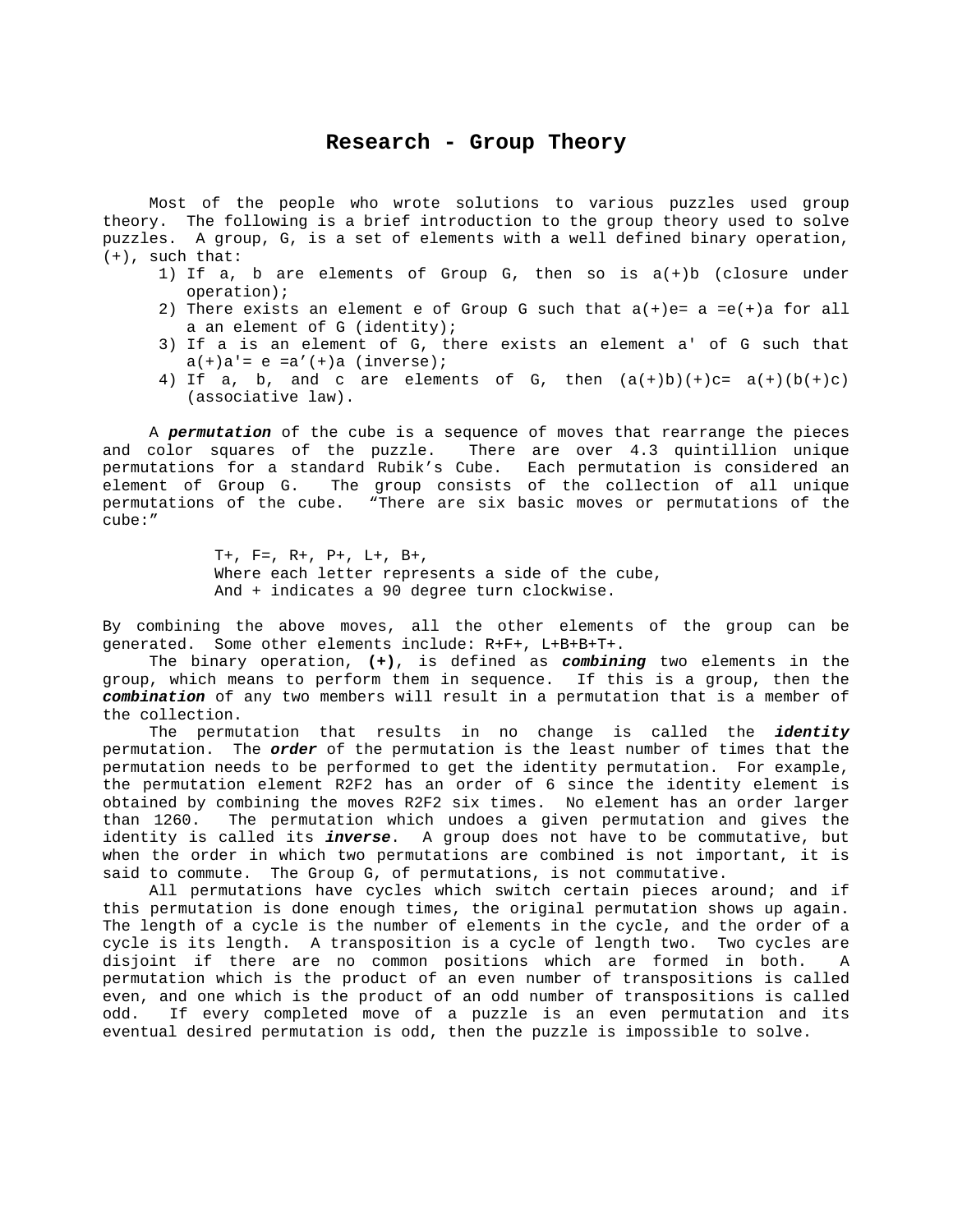#### **Research - Group Theory Solutions**

<span id="page-18-0"></span> The basic mathematical objective is to restore the cube from any scrambled pattern back to its original position, where each side has a solid color. In general, it is desirable to obtain a set of moves to obtain a particular pattern from any other valid pattern.

 "The group of all possible permutations is as follows. The 8 corner pieces can be permuted among themselves in any way, giving 8! ways (! means factorial), and the 12 edge pieces can be permuted among themselves in any of 12! ways, except that the total permutation of corners and edges must be even. Further, independently of the movement of pieces, it is possible to flip the orientations of any two edge pieces and twist any two corner cubes in opposite directions. This means that it is possible to orientate all but one of the edges or corners- -the orientation of the last one being forced. This means there are a total of

 8 12 8! 12! 3 2 19  $N =$  ------  $x$  ---  $x$  --- = 43252003274489856000 ~ 4.3  $x$  10<br>2 3 2 2 3 2 27 14 3 2 = 2 x 3 x 5 x 7 x 11

different patterns." The total number of ways a person can reassemble the cube after taking it apart is indicated by the numerator N. The denominator of 12 indicates that there are "12 distinct orbits of constructible patterns. (An orbit is the set of all patterns reachable from a given pattern by application of our group. It is impossible to get out of one orbit into another by use of the group of motions.)" If the cube is taken apart and randomly reassembled, then there is only a 1/12 chance of being able to solve the cube.

 The following people are known for their developments of algorithms to solve the Rubik's Cube by using group theory. Morwen B. Thistlethwaite has done much work in the area of computing to find efficient algorithms. He had his algorithm down to 52 moves to solve the cube, but he was hoping to lower this to 50 by doing more computing. Thistlethwaite believes that it may be reducible to 45 with a lot of effort and researching.

 In an article in the *Journal of Recreational Mathematics,* John Conway and Dave Benson showed how to always restore the cube in at most 100 moves. They did bottom edges, then bottom corners and middle edges together and then use their tables to first position and then orient the top layer, in at most 13 to 19 moves respectively. Roy Nelson solves the cube by doing the bottom and middle, then orienting top corners, then positioning them, then orienting top edges, then positioning them. Without having a cube, Hanke Bremer produced a solution. He gets corners in place, then oriented, then edges in place then oriented. Michel Daughpin, a sixth year student at a lycee in Luxembourg, has a method similar to Bremer's.

 3-D Jackson has compiled "The Cube Dictionary" giving about 177 one layer processes. He claims that these allow the following algorithm to produce at most 92 moves: solve bottom edges (10 moves); bottom corners (22); middle edges (28); upper corners in place (8); then orient (14); upper edges (10).

 Gerzson Keri says he can do two layers in at most 57 moves and that he believes any one layer process can be done in at most 18 moves. He claims to have over 100 one layer processes of at most 15 moves. He has published a lengthy two-part article in Hungary about his solution. One of his methods is entirely tabular--proceeding one piece at a time, seeing where it is and then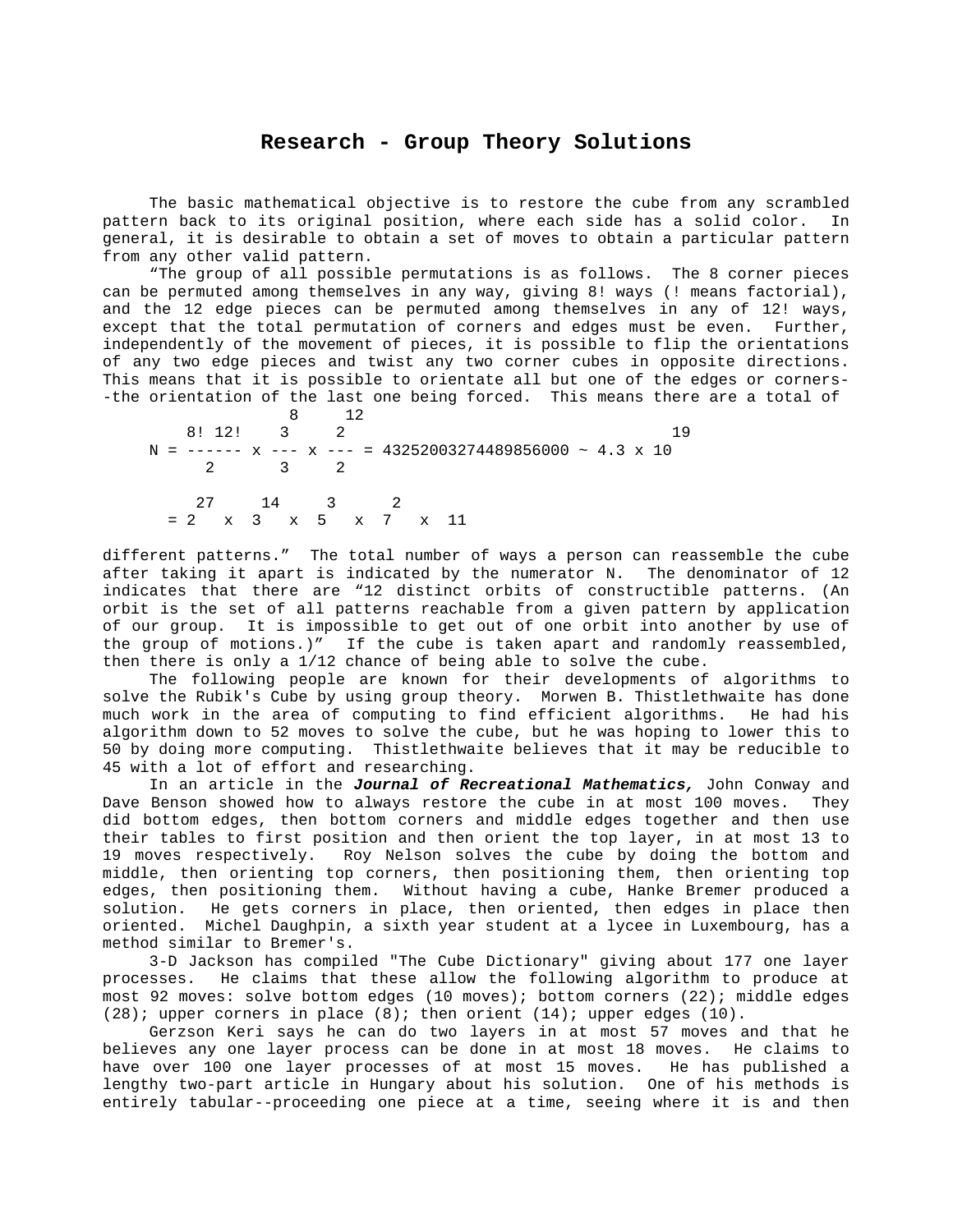looking up a process to get it correctly in place. The table contains 24 + 21 + 18 + ... + 6 + 3 + 24 + 22 + 20 + ... + 4 + 2 = 264 entries of which 5 are impossible and 20 are trivial. There are at most 182 moves that are required.

 Due to Adam Kertesz, Bill McKeeman has an algorithm which does two layers, then upper corners, then orients upper edges and then upper corners. Kersten Meier has a layer by layer algorithm but does not detail the working for the last layer. Dame Kathleen Ollerenshaw's method does the bottom face, then the top corners, then the middle slice edges, then top edges. She claims that the algorithm produces an average of 80 moves.

 Based on Penrose's algorithm, solving bottom edges, middle slice edges, top edges, then corners in place then oriented, Zoltan Perjes wrote out his own algorithm. He also outlined Rubik's original fast method: down corners, upper corners in place, then oriented, three down edges, three upper edges, the other down and upper edges, then the middle slice edges. Don Taylor does down edges, down corners, middle edges, upper corners in place, upper edges in place, upper corners oriented, then upper edges oriented.

 Michael Vaughan-Lee has made a careful study of an edge first process: down edges (13), three middle edges (14), upper edges and last middle edge (17), corners in place (30) and then in orientation (38), but the last two steps can be reduced to  $26 + 24$ ,  $32 + 22$  or  $28 + 22$ , giving a maximum of 98 moves. David Sigmaster's algorithm looks like this:

- 1) Put all bottom edges correctly in place.
- 2) Put all bottom corners correctly in place.
- 3) Put middle slice edges correctly in place.
- 4) Flip top edges so all upper faces are up.
- 5) Make top orientation correct.
- 6) Put top edges correctly in place.
- 7) Put top corners in their right positions.
- 8) Twist top corners into their correct orientations.

 Will there ever be an algorithm that is the shortest? Trivially, some positions of the cube can be unscrambled in 0, 1, 2, or 3 moves. Given any scrambled cube, what is the least number of moves required to restore the cube to its six sides of solid colors? There are several ways to show that at least 17 moves are required for the most scrambled cube. Can every cube be solved in at most 17 moves? The algorithm that obtains the shortest set of moves is know as God's algorithm.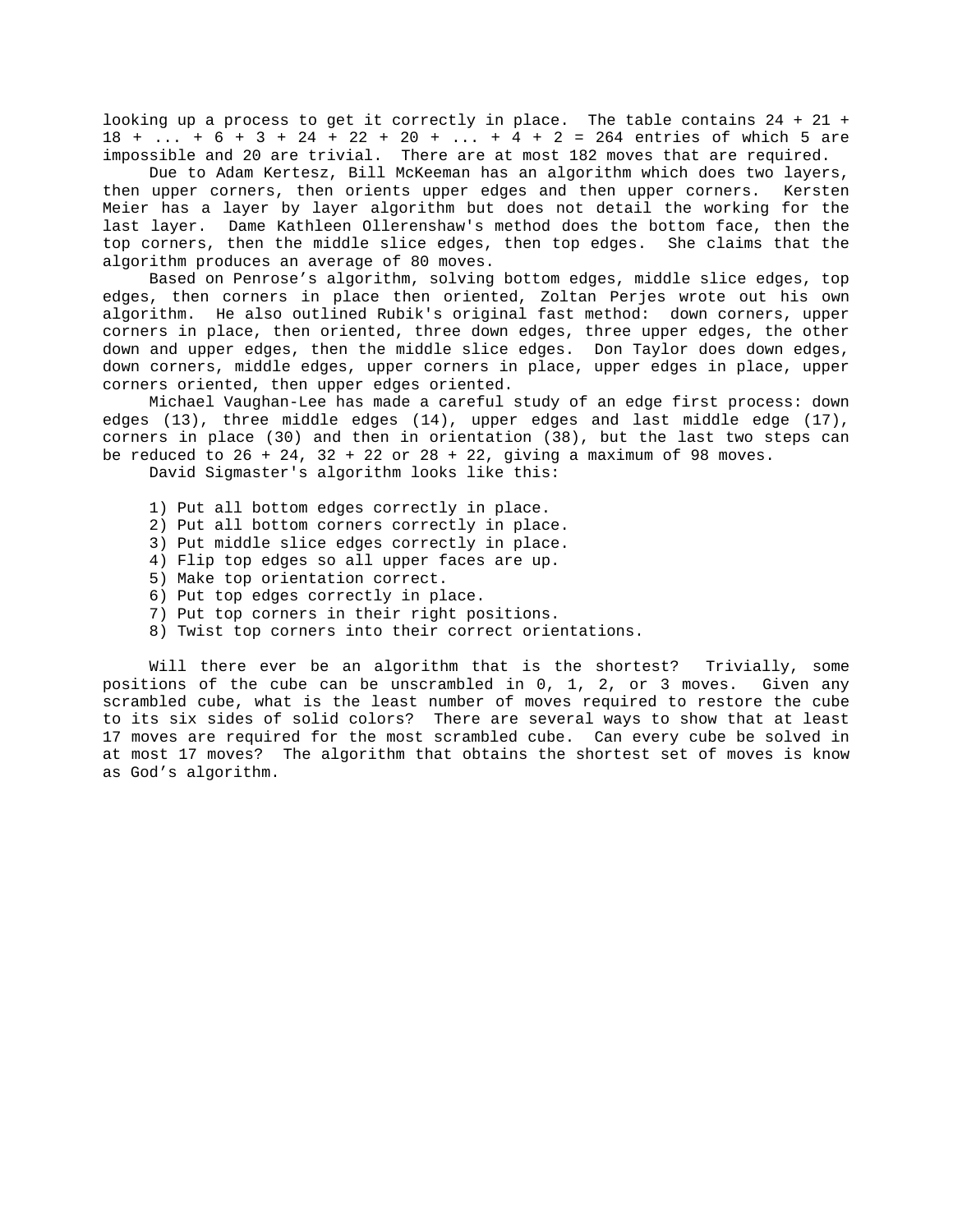#### **Description of Program Solution Strategy**

<span id="page-20-0"></span> If a person is able to solve a puzzle himself in a logical fashion, then a person probably can write a program to solve the puzzle. With this thought as a basis, how does a person solve the Rubik's Cube? There are 12 corner cubes, 8 edge cubes, and 6 center cubes that need to be positioned and oriented correctly so that each of the 6 sides contain a solid color. First, you need an overall strategy or algorithm before considering the smaller details. The following is a brief sketch of the algorithm that I use to solve the Rubik's Cube:

- 1) Position and orient Top edges
- 2) Position and orient Top corners
- 3) Position and orient Vertical edges
- 4) Position Bottom corners
- 5) Orient Bottom corners
- 6) Position Bottom edges
- 7) Orient Bottom edges

 The center cube on each side does not "move", and they determine the color to be restored on their sides'. For each of the above steps, particular cube edges or cube corners need to be located and then positioned and oriented in a certain spot. There are a finite number of places that this particular piece could be in. For each spot, group theory can aid in determining the set of moves to make to the cube to position and/or orient a particular piece without "messing up" too much of the rest of the puzzle. Once one piece is put in place, another piece needs to be located on this puzzle and then positioned and oriented.

 With this manual algorithm, I could program the computer to solve the Rubik's Cube. The two biggest questions that I needed answers to were, "how do I let the computer know what the puzzle looks like?" and "how do I tell the computer to *move* the cube?"

 The computer needs to know the colors on each of the 54 squares of the puzzle. The program accepts a letter as a color symbol for each of the squares and stores it in the designated array position. The color symbols on the top side are stored in  $A[1..9]$ , the front side colors are stored in  $A[10..18]$ , the right in A[19..27], the posterior (back) in A[28..36], the left in A[37..45], and the bottom in A[46..54].

 With the appearance of the puzzle, the computer does a step of the program's overall algorithm and finds a spot that does not have the correct piece. The program then searches for the misplaced cube by asking itself logical "if-then" statements regarding the positions and colors of the squares. When it finds the correct piece, it reads a set of moves to position and/or orient this piece. The program then branches to a subroutine that "moves" the puzzle. To make a move, the program will actually exchange some of the variables in the array.

 After all the moves have been made to place the desired piece, the computer will then know the exact appearance of the new puzzle as if a person had actually performed the moves. The program then does the next part of its algorithm and repeats the above process until it has completed each of the seven steps.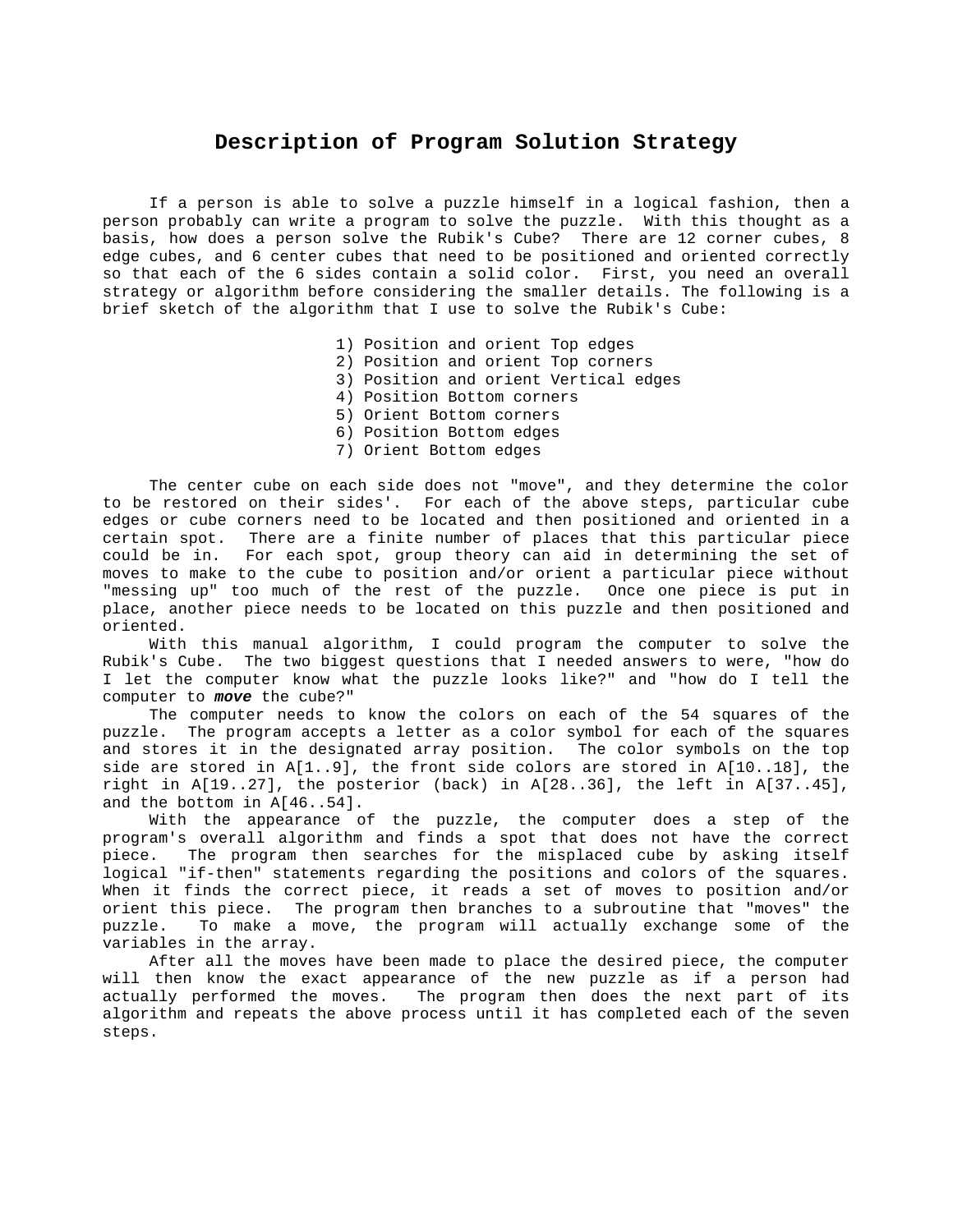#### **Partial Pascal Solution Listing**

```
\{- - SOLUTION.INC\}procedure SolveTopEdges ({giving} var MoveError: Boolean); 
{ -- This procedure will store the moves in Solution to restore top edges. } 
{ -- Strategy: Work on front-top edge then rotate cube to next face. } 
   var 
   Face: Integer;
    Tmid, Fmid: Char; 
begin 
  for Face := 1 to 4 do begin
    Tmid := A[5]; { -- Has Color symbol of Top middle square. }
   Fmid := A[14]; { -- Has color symbol of Front middle square. }
    if (A[8] = Fmid) and (A[11] = Tmid) then \{- Orient FT \} AddToSolution ('F+ T- R+ T+ ') 
    else if (A[6] = Find) and (A[20] = Tmid) then \{- - Move RT to FT }
       AddToSolution ('R- F- ') 
    else if (A[6] = Tmid) and (A[20] = Fmid) then \{- - Move RT to FT \} AddToSolution ('R- T- R+ T+ ') 
    else if (A[2] = Fmid) and (A[29] = Tmid) then \{- - Move PT to FT \}AddToSolution ('T+ R- T- F- ')
    else if (A[2] = Tmid) and (A[29] = Fmid) then \{- Move PT to FT \} AddToSolution ('T+ R2 T- B- F2 ') 
    else if (A[4] = Fmid) and (A[38] = Tmid) then \{- - Move LT to FT \} AddToSolution ('L+ F+ ') 
    else if (A[4] = Tmid) and (A[38] = Fmid) then \{- - Move LT to FT \} AddToSolution ('L2 B+ F2 ') 
    else if (A[15] = Find) and (A[22] = Find) then \{- - Move FR to FT }
       AddToSolution ('F- ') 
    else if (A[15] = Tmid) and (A[22] = Fmid) then \{- - Move FR to FT \} AddToSolution ('R- B- R+ F2 ') 
    else if (A[24] = Find) and (A[31] = Tmid) then \{- - Move PR to FT \} AddToSolution ('R+ B- R- F2 ') 
    else if (A[24] = Tmid) and (A[31] = Fmid) then \{- - Move PR to FT \} AddToSolution ('R2 F- R2 ') 
    else if (A[33] = Fmid) and (A[40] = Tmid) then \{- - Move LP to FT \} AddToSolution ('L2 F+ L2 ') 
    else if (A[33] = Tmid) and (A[40] = Fmid) then \{- - Move LP to FT \} AddToSolution ('L- B+ L+ F2 ') 
    else if (A[13] = Fmid) and (A[42] = Tmid) then \{- - Move FL to FT \} AddToSolution ('F+ ') 
   else if (A[13] = Tmid) and (A[42] = Fmid) then \{- - Move FL to FT \} AddToSolution ('T+ L- T- ')
```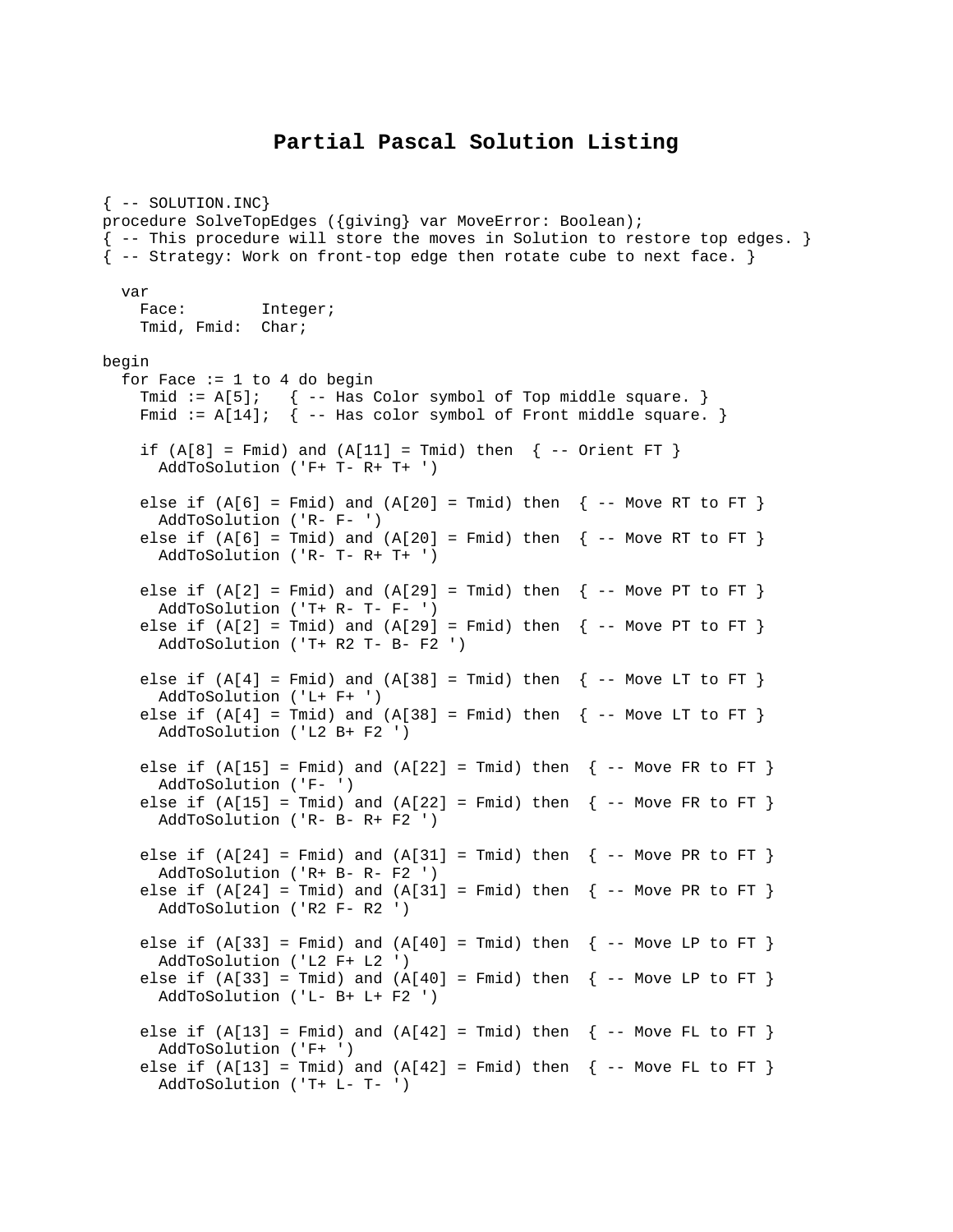else if  $(A[17] = Fmid)$  and  $(A[47] = Tmid)$  then  $\{- -$  Move BF to FT  $\}$  AddToSolution ('F2 ') else if  $(A[17] = Tmid)$  and  $(A[47] = Fmid)$  then  $\{- -$  Move BF to FT  $\}$  AddToSolution ('F+ T+ L- T- ') else if  $(A[26] = Find)$  and  $(A[51] = Third)$  then  $\{-$  Move BR to FT  $\}$  AddToSolution ('B- F2 ') else if  $(A[26] = Tmid)$  and  $(A[51] = Fmid)$  then  $\{- -$  Move BR to FT  $\}$  AddToSolution ('R+ F- R- ') else if  $(A[35] = Fmid)$  and  $(A[53] = Tmid)$  then  $\{- -$  Move BP to FT  $\}$  AddToSolution ('B2 F2 ') else if  $(A[35] = Tmid)$  and  $(A[53] = Fmid)$  then  $\{- -$  Move BP to FT  $\}$  AddToSolution ('B+ L- F+ L+ ') else if  $(A[44] = Fmid)$  and  $(A[49] = Tmid)$  then  $\{- -$  Move BL to FT  $\}$  AddToSolution ('B+ F2 ') else if  $(A[44] = Tmid)$  and  $(A[49] = Fmid)$  then  $\{- -$  Move BL to FT  $\}$  AddToSolution ('L- F+ L+ '); if  $(A[8] = Tmid)$  and  $(A[11] = Fmid)$  and  $(Face < 4)$  then  $\{-Rotate Cube\}$  AddToSolution ('RC+') else If  $(A[8]<>Tmid0)$  or  $(A[11]<>Fmid1$  then begin  $\{-$  Fatal error  $\}$ ErrorInMoves; MoveError := True; Exit; end; end;  $\{\text{-}-$  for Face  $\}$ end;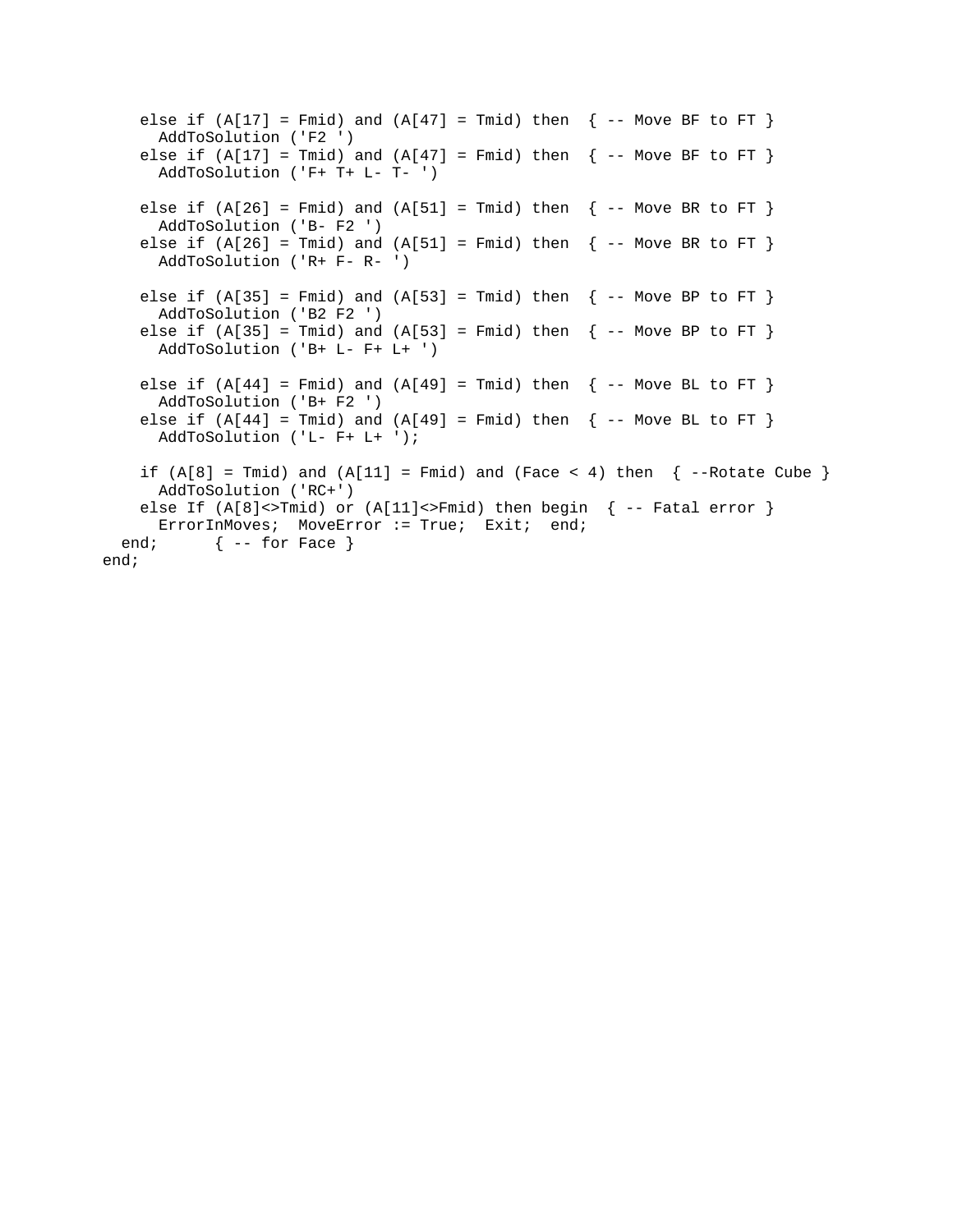procedure SolveTopCorners ({giving} var MoveError: Boolean); { -- This procedure will store the moves in Solution to restore top corners. } { -- Strategy: Work on front-right-top corner then rotate cube to next face. } var Face: Integer; Tmid, Fmid: Char; begin for Face  $:= 1$  to 4 do begin Tmid :=  $A[5]$ ; { -- Has Color symbol of Top middle square. } Fmid :=  $A[14]$ ; { -- Has color symbol of Front middle square. } if  $(A[9] = Find)$  and  $(A[19] = Tmid)$  then  $\{-$  Orient FRT } AddToSolution ('R- B2 R+ F+ B2 F- ') else if  $(A[12] = Tmid)$  and  $(A[19] = Fmid)$  then  $\{-$  - Orient FRT  $\}$  AddToSolution ('F+ B2 F- R- B2 R+ ') else if  $(A[3] = Tmid)$  and  $(A[21] = Fmid)$  then  $\{- -$  Move PRT to FRT  $\}$  AddToSolution ('R+ B+ R- F+ B2 F- ') else if  $(A[3] = \text{Fmid})$  and  $(A[28] = \text{Tmid})$  then  $\{-$  Move PRT to FRT  $\}$  AddToSolution ('R+ B- R- F+ B- F- ') else if  $(A[21] = Tmid)$  and  $(A[28] = Fmid)$  then  $\{-$  Move PRT to FRT  $\}$  AddToSolution ('R+ B2 R2 B+ R+ ') else if  $(A[1] = Tmid)$  and  $(A[30] = Fmid)$  then  $\{- -$  Move PLT to FRT  $\}$ AddToSolution ('L- B2 L+ B- R- B+ R+ ') else if  $(A[30] = Tmid)$  and  $(A[37] = Fmid)$  then  $\{-$  Move PLT to FRT  $\}$  AddToSolution ('L- B+ L+ R- B2 R+ ') else if  $(A[1] = Fmid)$  and  $(A[37] = Tmid)$  then  $\{- -$  Move PLT to FRT  $\}$  AddToSolution ('L- B- L+ F+ B- F- ') else if  $(A[7] = Tmid)$  and  $(A[39] = Fmid)$  then  $\{- -$  Move FLT to FRT  $\}$  AddToSolution ('L+ B2 L- F+ B- F- ') else if  $(A[10] = Fmid)$  and  $(A[39] = Tmid)$  then  $\{- -$  Move FLT to FRT  $\}$  AddToSolution ('L+ R- B+ L- R+ ') else if  $(A[7] = Find)$  and  $(A[10] = Tmid)$  then  $\{-$  Move FLT to FRT  $\}$  AddToSolution ('F- B2 F2 B- F- ') else if  $(A[18] = Tmid)$  and  $(A[48] = Fmid)$  then  $\{-$  Move FRB to FRT  $\}$  AddToSolution ('F+ B+ F- ') else if  $(A[25] = Fmid)$  and  $(A[48] = Tmid)$  then  $\{- -$  Move FRB to FRT  $\}$  AddToSolution ('R- B+ R+ F+ B2 F- ') else if  $(A[18] = Find)$  and  $(A[25] = Tmid)$  then  $\{- -$  Move FRB to FRT } AddToSolution ('R- B- R+ ') else if  $(A[27] = Fmid)$  and  $(A[34] = Tmid)$  then  $\{- -$  Move PRB to FRT  $\}$  AddToSolution ('F+ B- F- ') else if  $(A[27] = Tmid)$  and  $(A[54] = Fmid)$  then  $\{- -$  Move PRB to FRT  $\}$  AddToSolution ('B2 R- B+ R+ ') else if  $(A[34] = Fmid)$  and  $(A[54] = Tmid)$  then  $\{- -$  Move PRB to FRT  $\}$ AddToSolution ('B- R- B+ R+ F+ B2 F- ')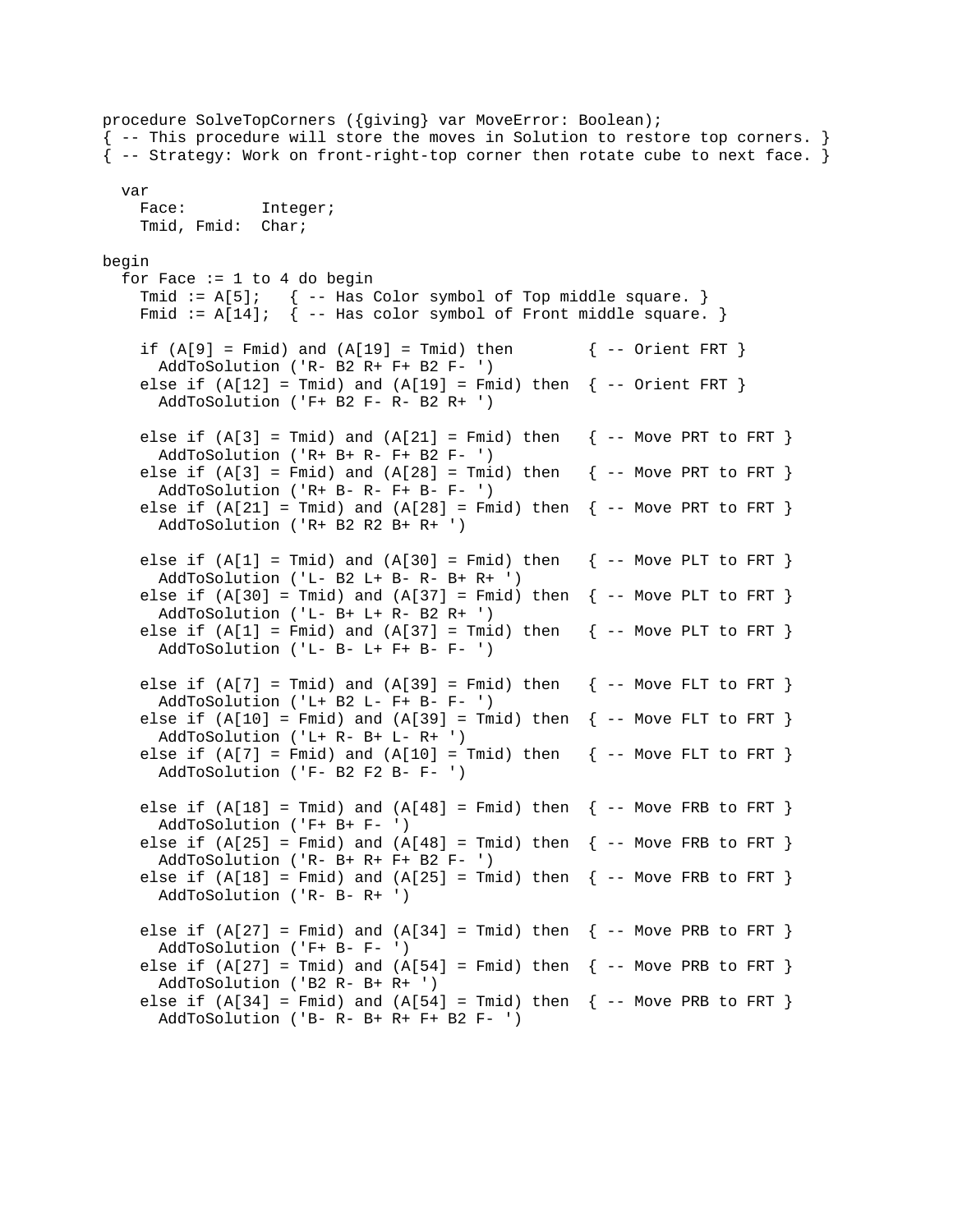```
else if (A[36] = Tmid) and (A[52] = Fmid) then \{- - Move PLB to FRT \} AddToSolution ('R- B2 R+ ') 
   else if (A[36] = Fmid) and (A[43] = Tmid) then \{- - Move PLB to FRT }
      AddToSolution ('F+ B2 F- ') 
   else if (A[43] = Fmid) and (A[52] = Tmid) then \{- - Move PLB to FRT \} AddToSolution ('B2 R- B+ R+ F+ B2 F- ') 
   else if (A[45] = Tmid) and (A[46] = Fmid) then \{- - Move FLB to FRT \} AddToSolution ('R- B+ R+ ') 
   else if (A[16] = Tmid) and (A[45] = Fmid) then \{- - Move FLB to FRT \} AddToSolution ('B2 F+ B- F- ') 
   else if (A[16] = Fmid) and (A[46] = Tmid) then \{- - Move FLB to FRT \} AddToSolution ('B+ R- B+ R+ F+ B2 F- '); 
   if (A[9] = Tmid) and (A[12] = Fmid) and (Face < 4) then \{-Rotate Cube\} AddToSolution ('RC+') 
   else if (A[9]<sub>5</sub>ErrorInMoves; MoveError := True; Exit; end;
 end; \{\text{-}- for Face \}end;
```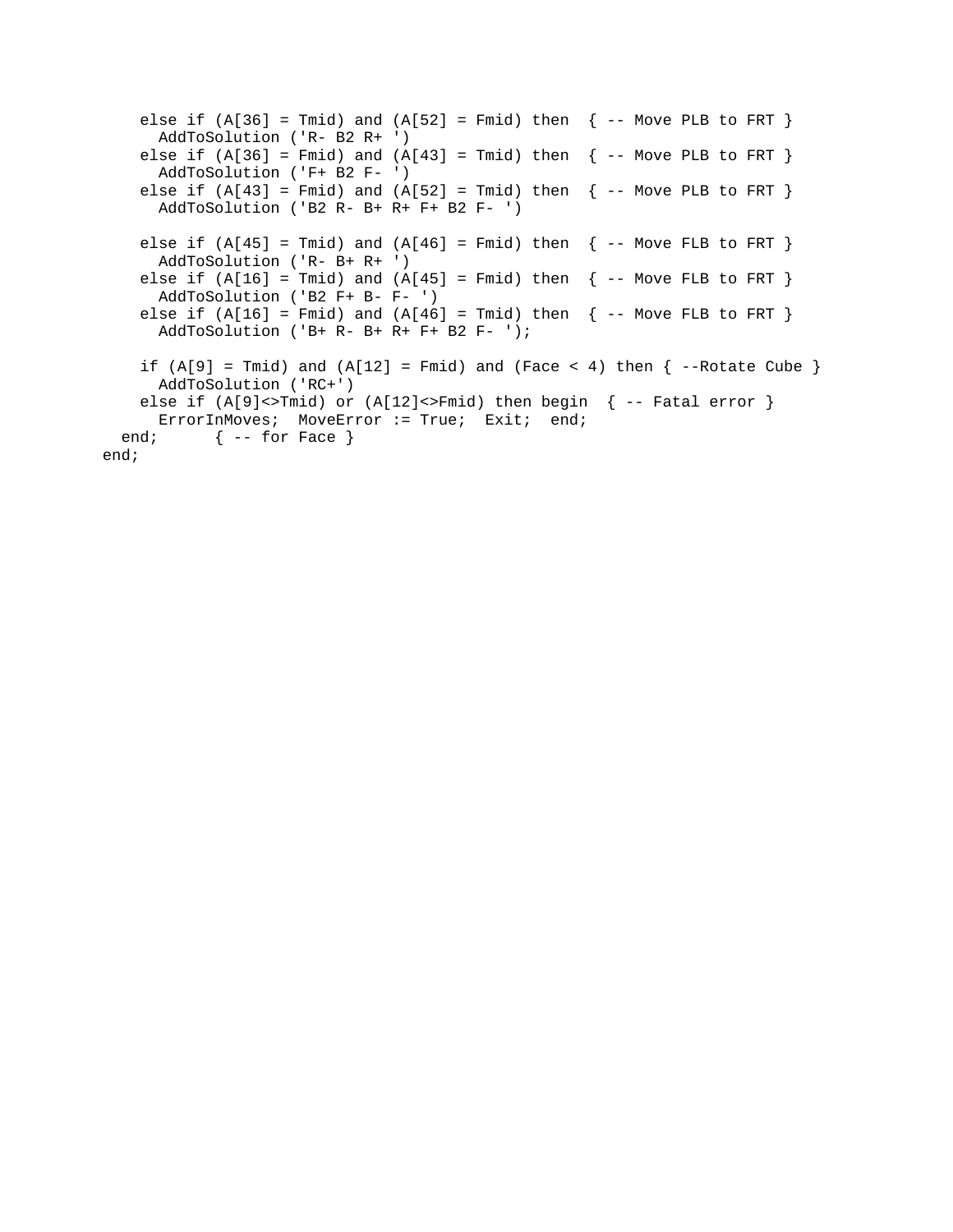procedure SolveVerticalEdges ({giving} var MoveError: Boolean); { -- This procedure will store the moves in Solution to restore vert. edges. }  $\{-\}$  -- Strategy: Work on front-right edge then rotate cube to next face.  $\}$  var Face: Integer; Fmid, Rmid: Char; begin for Face  $:= 1$  to 4 do begin Fmid :=  $A[14]$ ; { -- Has color symbol of Front middle square. } Rmid :=  $A[23]$ ;  $\{-$  Has color symbol of Right middle square. } if  $(A[15] = Rmid)$  and  $(A[22] = Fmid)$  then  $\{-$  Orient FR } AddToSolution ('R- B+ R+ B+ F+ B- F- B+ R- B+ R+ B+ F+ B- F- ') else if  $(A[24] = Fmid)$  and  $(A[31] = Rmid)$  then  $\{- -$  Move PR to FR  $\}$  AddToSolution ('RC+R- B+ R+ B+ F+ B- F- RC-B- F+ B- F- B- R- B+ R+ ') else if  $(A[24] = Rmid)$  and  $(A[31] = Fmid)$  then  $\{- -$  Move PR to FR  $\}$  AddToSolution ('RC+R- B+ R+ B+ F+ B- F- RC-R- B+ R+ B+ F+ B- F- ') else if  $(A[33] = Find)$  and  $(A[40] = Rmid)$  then  $\{- -$  Move PL to FR  $\}$  AddToSolution ('RC2R- B+ R+ B+ F+ B- F- RC2B2 F+ B- F- B- R- B+ R+ ') else if  $(A[33] = Rmid)$  and  $(A[40] = Fmid)$  then  $\{- -$  Move PL to FR  $\}$  AddToSolution ('RC2R- B+ R+ B+ F+ B- F- RC2B- R- B+ R+ B+ F+ B- F- ') else if  $(A[13] = Fmid)$  and  $(A[42] = Rmid)$  then  $\{- -$  Move FL to FR  $\}$  AddToSolution ('RC-R- B+ R+ B+ F+ B- F- RC+B2 R- B+ R+ B+ F+ B- F- ') else if  $(A[13] = Rmid)$  and  $(A[42] = Fmid)$  then  $\{- -$  Move FL to FR  $\}$  AddToSolution ('RC-R- B+ R+ B+ F+ B- F- RC+B+ F+ B- F- B- R- B+ R+ ') else if  $(A[17] = Fmid)$  and  $(A[47] = Rmid)$  then  $\{- -$  Move FB to FR  $\}$  AddToSolution ('B- R- B+ R+ B+ F+ B- F- ') else if  $(A[17] = Rmid)$  and  $(A[47] = Fmid)$  then  $\{- -$  Move FB to FR  $\}$  AddToSolution ('B2 F+ B- F- B- R- B+ R+ ') else if  $(A[26] = Rmid)$  and  $(A[51] = Fmid)$  then  $\{- -$  Move RB to FR } AddToSolution ('B+ F+ B- F- B- R- B+ R+ ') else if  $(A[26] = Find)$  and  $(A[51] = Rmid)$  then  $\{- -$  Move RB to FR  $\}$  AddToSolution ('B2 R- B+ R+ B+ F+ B- F- ') else if  $(A[35] = Fmid)$  and  $(A[53] = Rmid)$  then  $\{- -$  Move PB to FR  $\}$  AddToSolution ('B+ R- B+ R+ B+ F+ B- F- ') else if  $(A[35] = Rmid)$  and  $(A[53] = Fmid)$  then  $\{- -$  Move PB to FR  $\}$  AddToSolution ('F+ B- F- B- R- B+ R+ ') else if  $(A[44] = Fmid)$  and  $(A[49] = Rmid)$  then  $\{- -$  Move LB to FR  $\}$  AddToSolution ('R- B+ R+ B+ F+ B- F- ') else if  $(A[44] = Rmid)$  and  $(A[49] = Fmid)$  then  $\{- -$  Move LB to FR  $\}$  AddToSolution ('B- F+ B- F- B- R- B+ R+ '); if  $(A[15] = Fmid)$  and  $(A[22] = Rmid)$  and  $(Face < 4)$  then  $\{-Rotate Cube\}$  AddToSolution ('RC+') else if  $(A[15]<sup>2</sup>$  and  $(A[22]<sup>2</sup>$  and  $A[22]$  (here  $A[22]$  and  $A[22]$  and  $A[22]$  and  $A[22]$  and  $A[22]$  and  $A[22]$  and  $A[22]$  and  $A[22]$  and  $A[22]$  and  $A[22]$  and  $A[22]$  and  $A[22]$  and  $A[22]$  and  $A[22]$ ErrorInMoves; MoveError := True; Exit; end; end; end;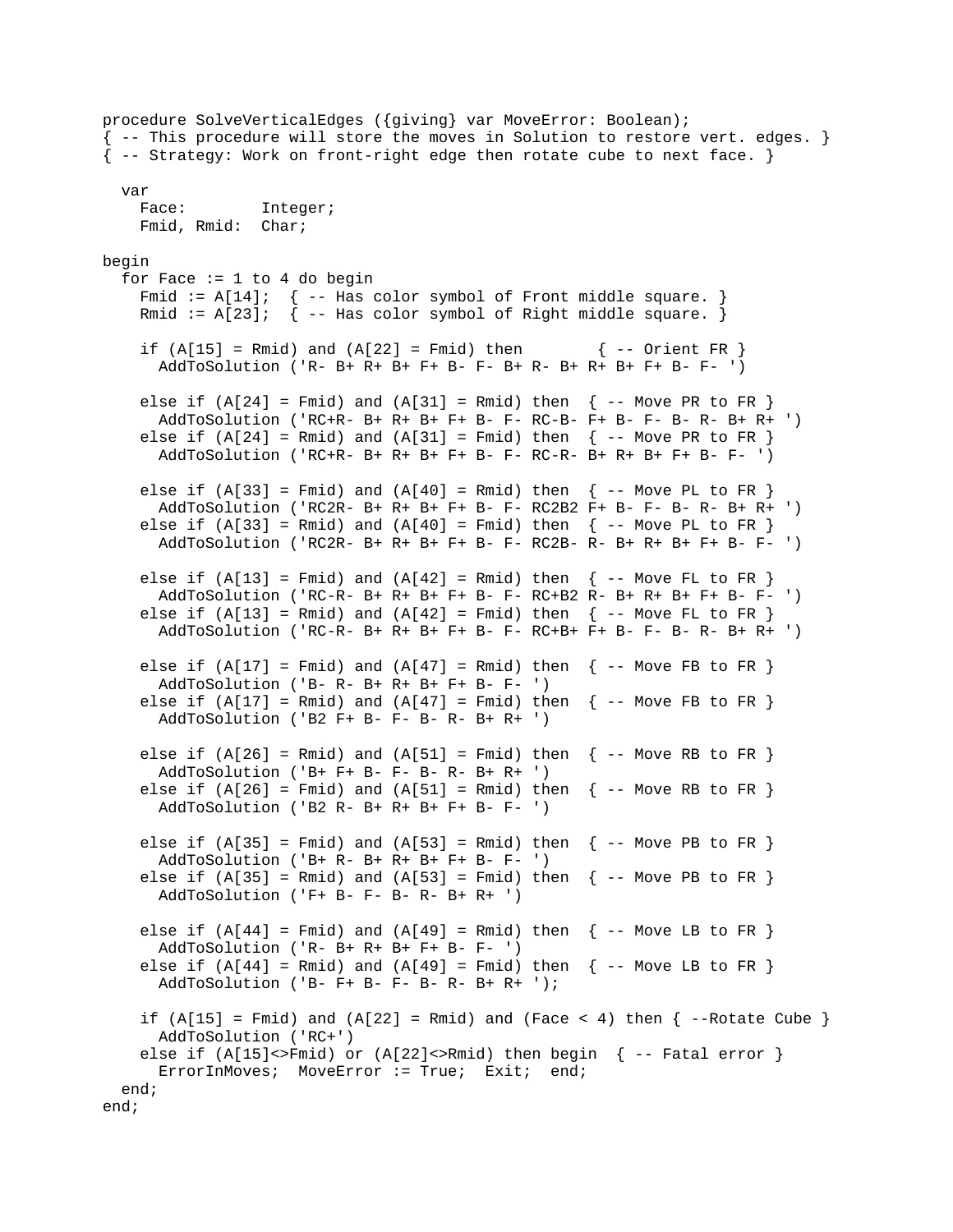```
procedure SolveBottomCorners ({giving} var MoveError: Boolean); 
{ -- This procedure will store the moves in Solution to restore bot corners. } 
{ -- Strategy: First "position" all 4 corners, then "orient" 4 corners. } 
   var 
   Face: Integer;
    Fmid, Rmid, Pmid, Lmid, Bmid: Char; 
   BFL, BFR, BPR, BLP: Boolean; \{-- True if this corner exists. \} All4Positioned, All4Oriented: Boolean; 
begin<br>{ -- *******************
                            Position all 4 corners *************** }
 Face := 1; repeat 
    If Face > 4 then begin \{- - Fatal error \}ErrorInMoves; MoveError := True; Exit; end;
     Fmid := A[14]; Rmid := A[23]; Pmid := A[32]; Lmid := A[41]; 
    \{-- Determine which of the 4 Bottom corners exist ( = True). \}BFL := ((A[16] = Find) and (A[45] = Lmid) or
           ((A[16] = Lmid) and (A[46] = Fmid) or
           ((A[45] = Find) and (A[46] = Lind));
    BFR := ((A[18] = Fmid) and (A[25] = Rmid) or
           ((A[18] = Rmid) and (A[48] = Fmid) or
           ((A[25] = Find) and (A[48] = Rmid);
    BPR := ((A[27] = Rmid) and (A[34] = Pmid) or
           ((A[34] = Rmid) and (A[54] = Pmid) or
           ((A[27] = Pmid) and (A[54] = Rmid);
    BLP := ((A[36] = Pmid) and (A[43] = Lmid) or
           ((A[36] = Lind) and (A[52] = Pmid) or
           ((A[43] = Pmid) and (A[52] = Lmid);
    All4Positioned := True; \{ -- Will be after this set, unless no matches. \} if (BFL and BFR) or (BFR and BPR) or (BPR and BLP) or (BLP and BFL) then 
      \{- - Either all 4 match, or only 2 corners match. }
      if not (BFL and BFR and BPR and BLP) then \{ -- only 2 corners match \} begin 
         if (BFL and BFR) then 
          AddToSolution ('RC2') 
         else if (BFR and BPR) then 
           AddToSolution ('RC-') 
         else if (BLP and BFL) then 
           AddToSolution ('RC+'); 
        \{-- Exchange adjacent sides BFL and BFR, which are out of place. }
         AddToSolution ('R- B- R+ F+ B+ F- R- B+ R+ B2 '); 
       end 
       else { -- null else- since all 4 match, skip to next section. } 
    else if (BFL and BPR) or (BFR and BLP) then \{-Pair \text{ of diagonals match. }\} begin 
       { -- Exchange diagonals BFL and BPL} 
       AddToSolution ('F- B- R- B+ R+ F+ '); 
       { -- Turn Bottom one rotation left or right to match all 4 corners. } 
       if (BFL and BPR) then 
         AddToSolution ('B- ') 
       else 
         AddToSolution ('B+ '); 
       end
```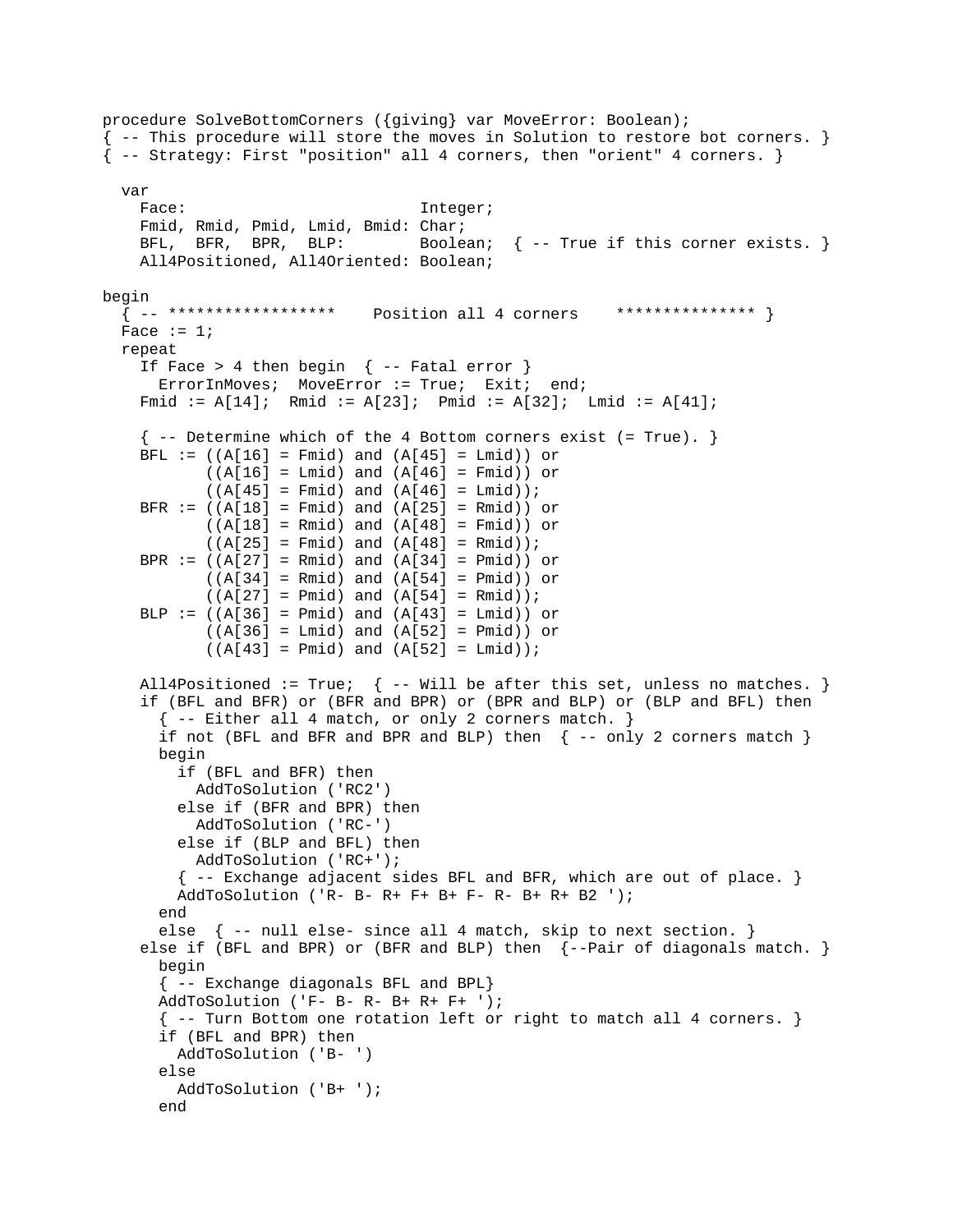```
else \{ -- No matches found with current Bottom rotation, try another. \} begin 
      AddToSolution ('B+ '); All4Positioned := False; 
      end; 
   Face := Face +1i until All4Positioned; 
   { -- ****************** Orient 4 corners ****************** } 
  \{ -- Rotate Cube until 1 of 7 patterns appear, or all 4 are oriented. \} { -- Perform set of moves. If pattern is BC1 or BC2, cube is oriented. } 
  All4Oriented := False; Face := 1; 
   repeat 
     If Face > 4 then begin { -- Fatal error, Pattern not found after 4 turns.} 
     ErrorInMoves; MoveError := True; Exit; end;
   Bmid := A[50];
   if (A[46] = Bmid) and (A[48] = Bmid) and (A[52] = Bmid) and (A[54] = Bmid) then All4Oriented := True 
    else 
   if (A[46] = Bmid) and (A[43] = Bmid) and (A[34] = Bmid) and (A[25] = Bmid)then begin \{- - BC2 pattern \}AddToSolution ('B2 R- B2 R+ B+ R- B+ R+ '); Face := 1;
     end 
   else \{ -5 other patterns possible if the cube is at proper rotation. \}if (A[46] = Bmid) and (A[36] = Bmid) and (A[27] = Bmid) and (A[18] = Bmid)or (A[45] = Bmid) and (A[36] = Bmid) and (A[34] = Bmid) and (A[25] = Bmid)or (A[16] = Bmid) and (A[36] = Bmid) and (A[54] = Bmid) and (A[48] = Bmid)or (A[16] = Bmid) and (A[52] = Bmid) and (A[54] = Bmid) and (A[18] = Bmid)or (A[16] = Bmid) and (A[52] = Bmid) and (A[27] = Bmid) and (A[48] = Bmid)or (A[45] = Bmid) and (A[43] = Bmid) and (A[27] = Bmid) and (A[25] = Bmid)then begin \{ -- BC1 or BC3 or BC4 or BC5 or BC6 or BC7 pattern. \}AddToSolution ('R- B- R+ B- R- B2 R+ B2 '); Face := 1; end 
   else begin \{-- Cube is not yet at proper rotation to match a pattern. \}AddToSolution ('RC+'); Face := Face + 1;
     end; 
   until All4Oriented; 
end;
```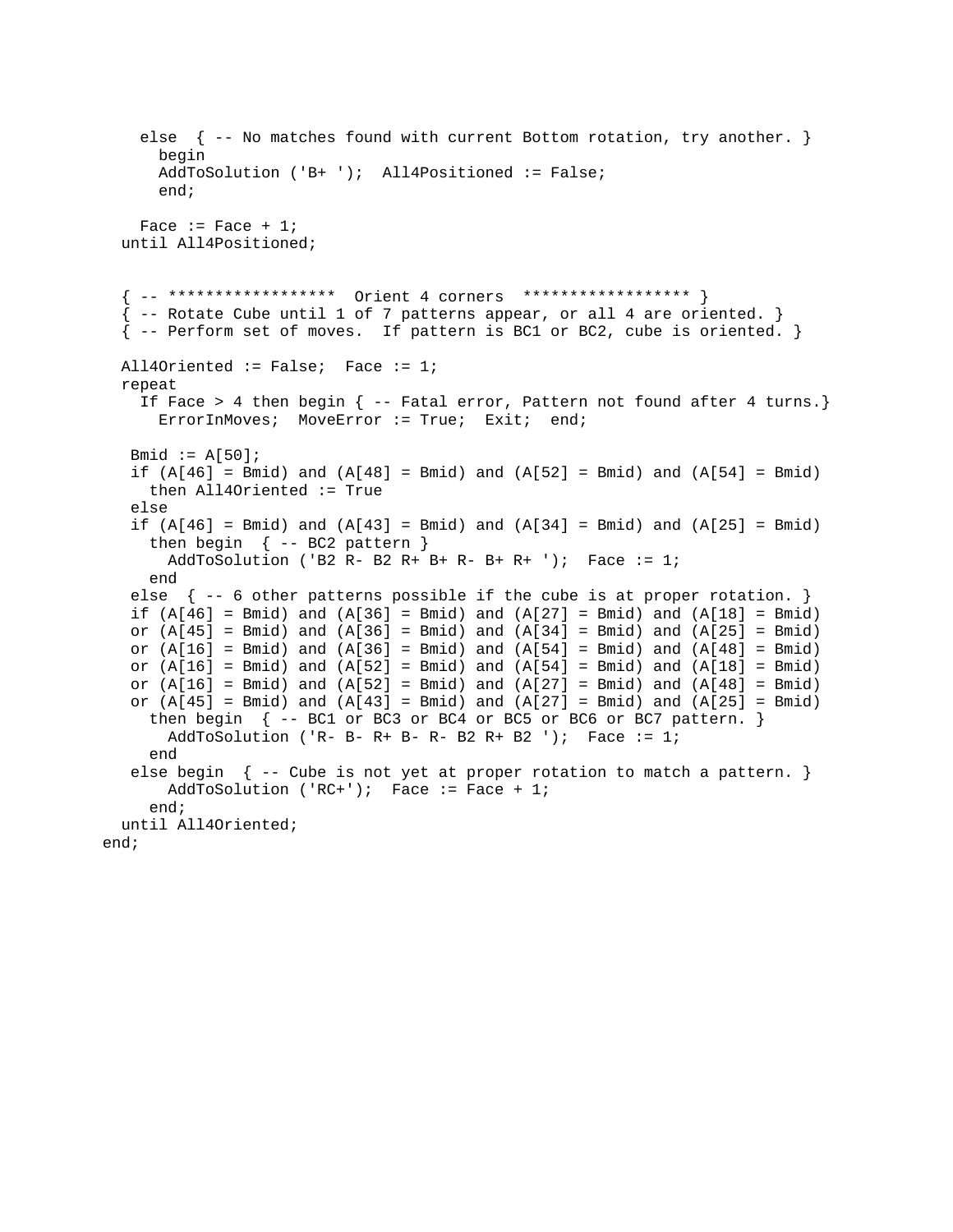```
procedure SolveBottomEdges ({giving} var MoveError: Boolean); 
{ -- This procedure will store the moves in Solution to restore bot edges. } 
{ -- Strategy: First "position" all 4 edges, then "orient" the 4 edges. } 
   var 
   Face: Integer;
    Fmid, Rmid, Pmid, Lmid, Bmid: Char; 
   BF, BR, BP, BL: Boolean; \{- True if this corner exists. \} All4Positioned, All4Oriented: Boolean; 
    Pattern1, Pattern2, Pattern3: Boolean; 
begin 
   { -- ****************** Position all 4 edges *************** } 
  All4Positioned := False; Face := 1; 
   repeat 
    If Face > 4 then begin \{ - - Fatal error \}ErrorInMoves; MoveError := True; Exit; end;
    Fmid := A[14]; Rmid := A[23]; Pmid := A[32]; Lmid := A[41]; 
    \{- - Determine which of the 4 Bottom edges are positioned (= True). }
    BF := (A[17] = Fmid) or (A[47] = Fmid);
    BR := (A[26] = Rmid) or (A[51] = Rmid);
    BP := (A[35] = Pmid) or (A[53] = Pmid);
   BL := (A[44] = Lmid) or (A[49] = Lmid);
    if BF and BR and BP and BL then \{ - - All 4 edges are positioned. \} All4Positioned := True 
    else \{ --0 \text{ or } 1 \text{ edge is positioned. There are } 2 \text{ ways to position them. } \} begin 
            if BR then AddToSolution ('RC+') 
       else if BP then AddToSolution ('RC2') 
       else if BL then AddToSolution ('RC-'); 
       { -- if 1 edge correctly positioned then it is in the BF position. } 
      Lmid := A[41]; { -- Cube may have rotated and changed colors. }
      if (BF or BR or BP or BL) and ((A[51] = Lmid) or (A[26] = Lmid)) then
       \{- - Permute 3 bottom edges: BR -> BL -> BP -> BR \} AddToSolution ('L- R+ F- L+ R- B2 L- R+ F- L+ R- ') 
       else { -- Either 0 edges positioned, or 3 non-positioned need this. } 
         { -- Permute 3 bottom edges: BR -> BP -> BL -> BR } 
         AddToSolution ('L- R+ F+ L+ R- B2 L- R+ F+ L+ R- '); 
       end; 
    Face := Face + 1;
   until All4Positioned;
```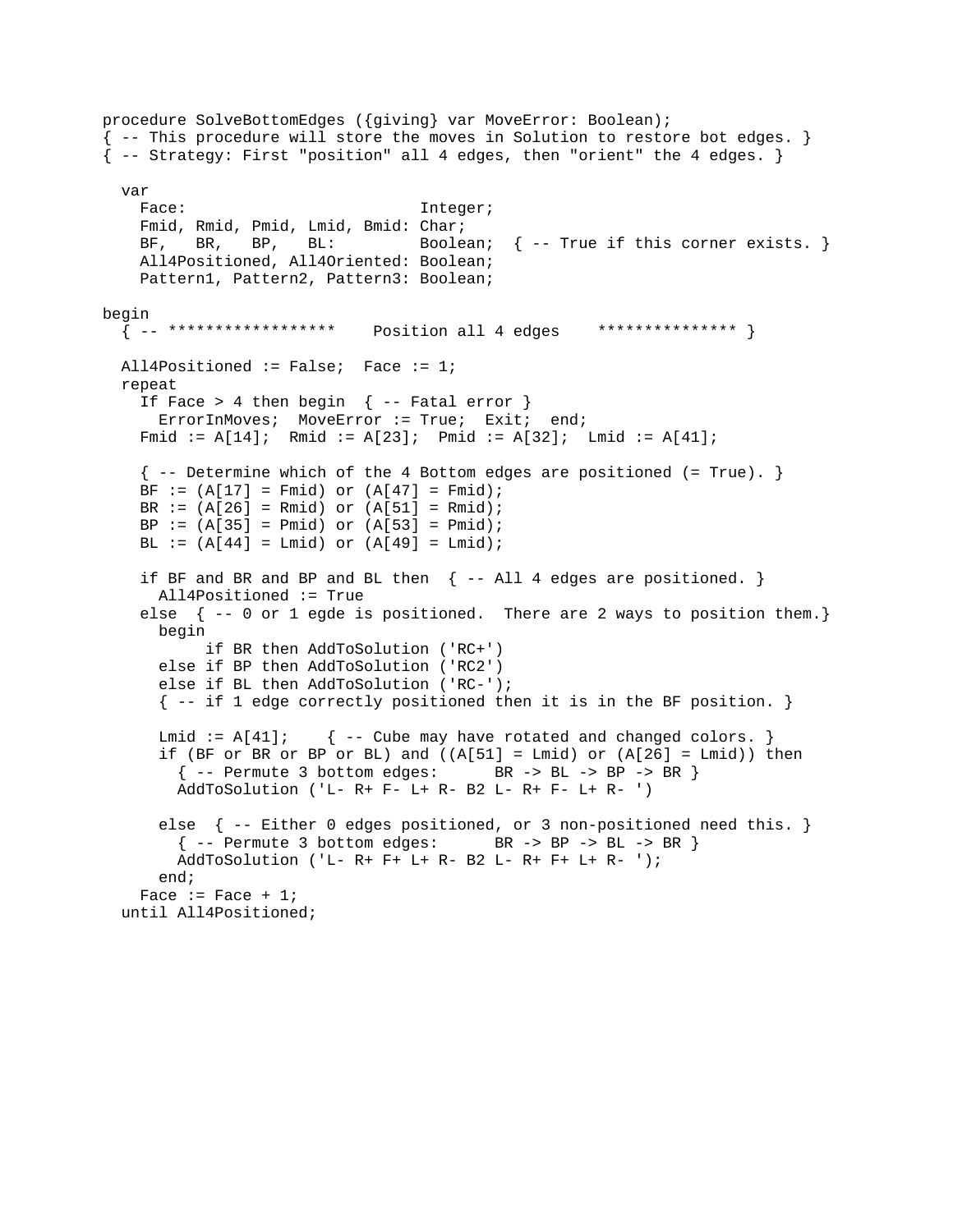```
 { -- ****************** Orient 4 edges ****************** } 
  {1 -} Rotate Cube until 1 of 7 patterns appear, or all 4 are oriented. }
   { -- Perform set of moves. If pattern is BC1 or BC2, cube is oriented. } 
  Bmid := A[50];
  \{- - Check if all edges are oriented. \}All4Oriented := (A[47] + A[49] + A[51] + A[53]) = (Bmid + Bmid + Bmid);
  if not All4Oriented then begin \{ - - Edges will be in 1 of 3 patterns. }
   Pattern1 := (A[47] \Leftrightarrow Bmid) and (A[49] \Leftrightarrow Bmid) and
                (A[51] \Leftrightarrow \text{Bmid}) and (A[53] \Leftrightarrow \text{Bmid});
    Pattern2 := (A[47] = Bmid) and (A[53] = Bmid) or
                (A[49] = Bmid) and (A[51] = Bmid);
    Pattern3 := (A[47] = Bmid) and (A[49] = Bmid) or
                 (A[49] = Bmid) and (A[53] = Bmid) or 
(A[51] = Bmid) and (A[53] = Bmid) or
(A[47] = Bmid) and (A[51] = Bmid);
    if Pattern1 then \{ -- Permute each edge (swap the colors on each) \} AddToSolution('L- R+ F2 L+ R- B2 L- R+ F+ L+ R- B2 L- R+ F2 L+ R- B- ') 
    else if Pattern2 then begin { -- Permute edges across from each other. }
      if (A[47] = Bmid) and (A[53] = Bmid) then \{- Rotate Cube }
       AddToSolution ('RC+'); 
       AddToSolution('L- R+ F+ L+ R- B+ L- R+ F+ L+ R- B+ L- R+ F2 L+ R- B+ '); 
      AddToSolution('L- R+ F+ L+ R- B+ L- R+ F+ L+ R- B2 '); 
     end 
    else if Pattern3 then begin \{- - 4 \text{ possible orientations}, \text{Rotate cube.}\}if (A[47] = Bmid) and (A[49] = Bmid) then
       AddToSolution ('RC-') 
      else if (A[49] = Bmid) and (A[53] = Bmid) then
       AddToSolution ('RC2') 
      else if (A[51] = Bmid) and (A[53] = Bmid) then
      AddToSolution ('RC+'); 
      \{- - \text{</mark> Rotate BP -> BF -> BL -> BP, then orient 3 edges. } AddToSolution ('L- R+ F+ L+ R- B- L- R+ F- L+ R- B- L- R+ F2 L+ R- '); 
      AddToSolution ('RC+L- R+ F+ L+ R- B2 L- R+ F+ L+ R- '); 
    end 
    else begin { -- Fatal error, none of the patterns were detected. }
     ErrorInMoves; MoveError := True; Exit; end;
   end; { -- If not All4Oriented } 
end;
```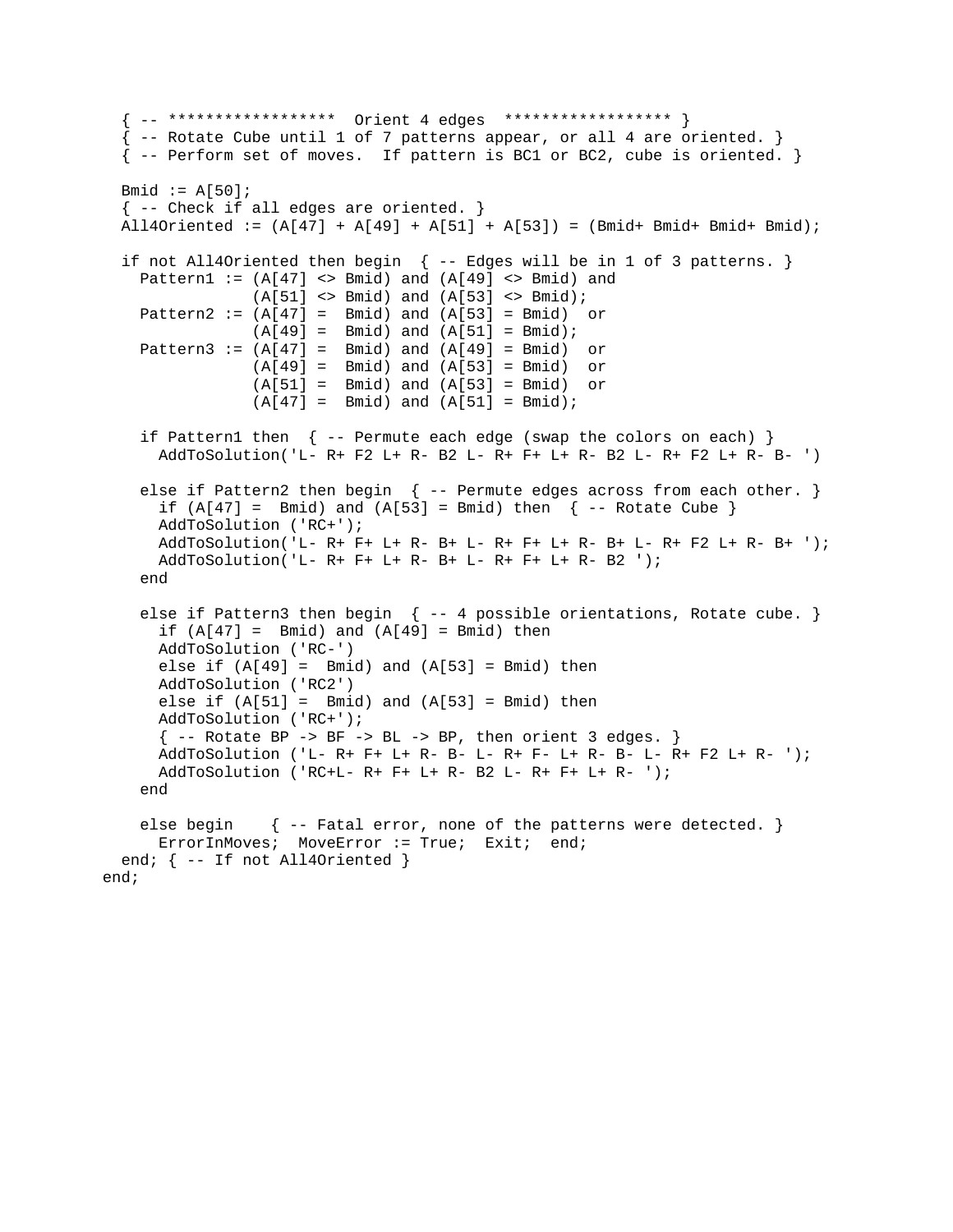#### **Name and Description of Procedures in Program**

```
program RubeCube; 
{ -- Project Name: RubeCube.Pas 
   -- Author: Douglas E. Woolley 
   -- Date Started: 8/15/88 
   -- Last Update: 9/27/88 
   -- This program will accept the appearance of the Rubik's Cube as input, 
   -- and output a step-by-step text/graphical solution to restore the puzzle. 
} 
procedure DisplayBorder ({using} Title: String30; TM: Integer); 
\{-- This procedure will display special characters around the perimeter
  -- and centers the Title on the top line; TM=0 is width 80, = 1 width 40.
procedure DisplayTitlePage; 
{ -- This procedure will display program name, author, date, etc. } 
procedure DisplayMenu ({giving} var Option: Integer); 
{ -- This procedure will display Menu and accept valid option. } 
procedure Beep; 
{ -- This procedure makes a beep for errors. } 
procedure InitValidColors; 
{ -- This procedure will assign 6 common colors on the Rubik's Cube 
   -- to the captial global variable ValidColor. } 
procedure GetValidColors; 
{ -- This procedure will accept 6 valid colors to use for the cube. } 
procedure InitArrayOfColors; { -- output is global array of colors. } 
{ -- This procedure will set all array items to spaces for color. } 
procedure DisplayBox ({using} Side: Integer); 
\{-- This procedure displays a box for corresponding side at row, col. \}procedure DisplayColors ({using} Side: Integer); 
\{ -- This procedure displays the color contents of squares on the Side. \}procedure DisplayTextInstr; 
{ -- This procedure will display commands needed for displaying the solution.}
```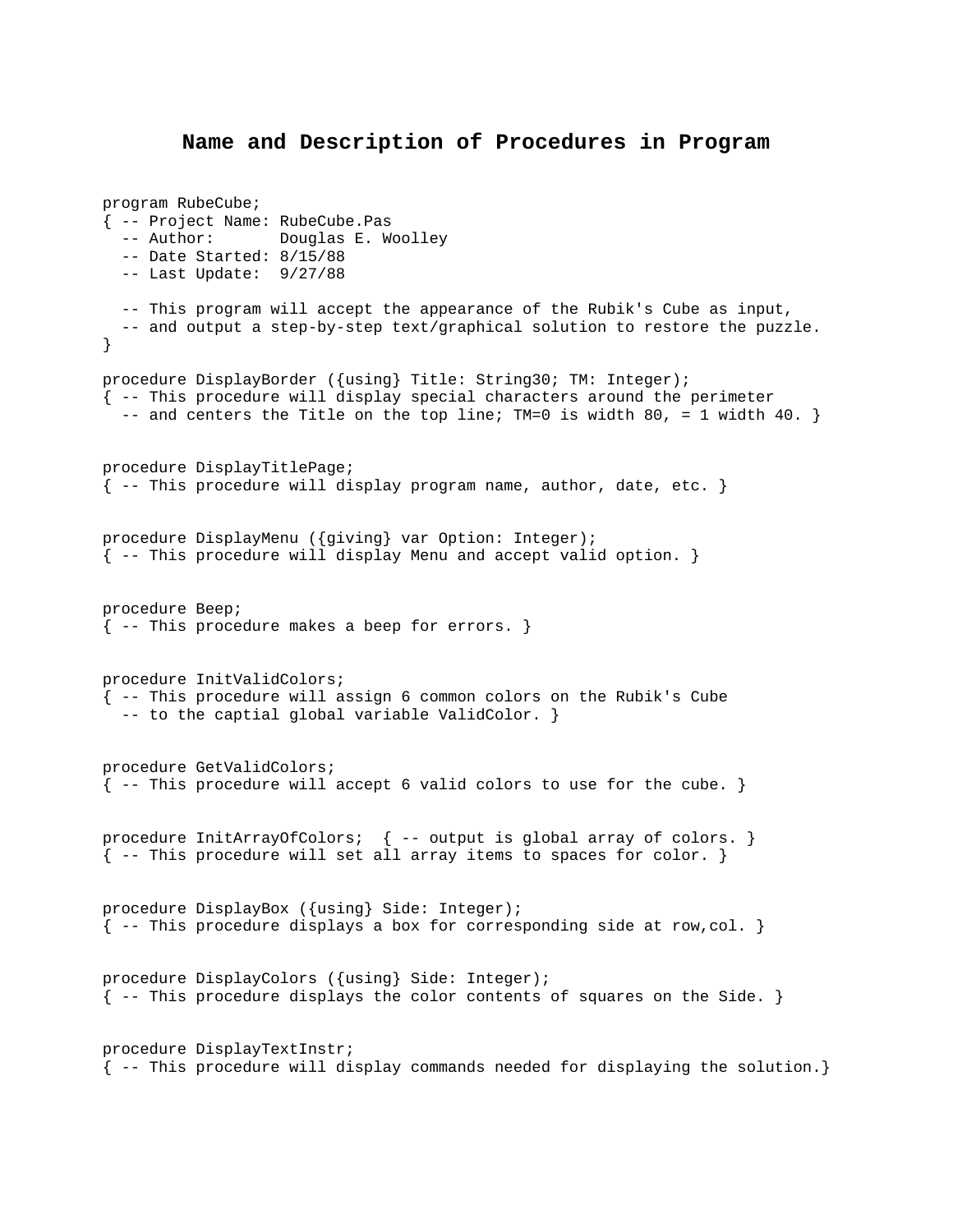```
procedure DisplayInputInstr; 
{ -- This procedure will display commands needed for inputting colors. } 
procedure DisplayBoxes; 
\{- - This procedure will display the 6 sides of the cube.
function Match({using} Cor: String3; A1, A2, A3: Char): {giving} Boolean; 
\{ -- This function returns True if Cor matches a permutation of A1,A2,A3. \}function InputCorrect: {giving} Boolean; 
{ -- This function will output True if 12 unique edges and 8 unique corners 
  -- are entered with 6 unique middle squares on the 6 sides. }
procedure GetColors; 
{ -- This procedure gets the color of squares on each Side. 
   -- Output: AInit[1..54] are assigned; InputCorrect is True or False. } 
procedure GetRCInput; 
{ -- This procedure will assign colors to array variables for Rubik's Cube. } 
{ -- ************ Computer Coded Solution **************** } 
procedure MoveSide ({given} SideToMove: String1; NumOfRot: Integer); 
{ -- This procedure will turn Side a total of NumOfRot rotations clockwise. } 
procedure MakeMove ({using} NextMove: String3); 
{ -- This procedure will process one move by swapping the A array 
   -- corresponding to the Side being moved. } 
procedure Combine ({using} FirstMove: String3); 
{ -- This procedure will add the first move to the Solution array, compacting} 
procedure AddToSolution ({using} SetOfMoves: String60); 
{ -- This procedure will first internally move the cube as directed, then 
  -- Add the set of moves to the entire Solution array, with compacting. }
procedure ErrorInMoves; 
{ -- This procedure will display an error message about the solution. } 
procedure SolveTopEdges ({giving} var MoveError: Boolean); 
{ -- This procedure will store the moves in Solution to restore top edges. } 
{ -- Strategy: Work on front-top edge then rotate cube to next face. }
```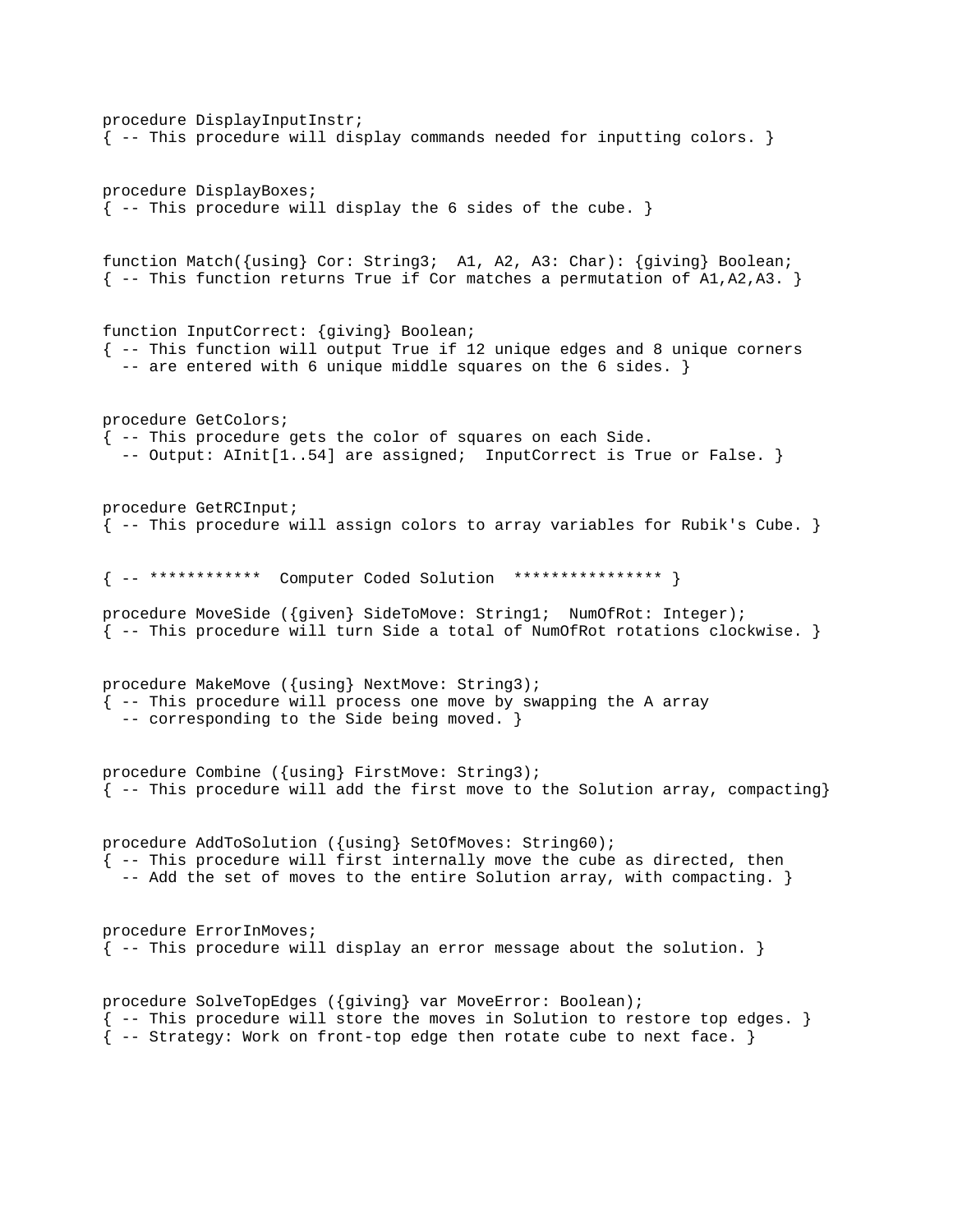procedure SolveTopCorners ({giving} var MoveError: Boolean); { -- This procedure will store the moves in Solution to restore top corners. } { -- Strategy: Work on front-right-top corner then rotate cube to next face. } procedure SolveVerticalEdges ({giving} var MoveError: Boolean); { -- This procedure will store the moves in Solution to restore vert. edges. } { -- Strategy: Work on front-right edge then rotate cube to next face. } procedure SolveBottomCorners ({giving} var MoveError: Boolean); { -- This procedure will store the moves in Solution to restore bot corners. } { -- Strategy: First "position" all 4 corners, then "orient" 4 corners. } procedure SolveBottomEdges ({giving} var MoveError: Boolean); { -- This procedure will store the moves in Solution to restore bot edges. } { -- Strategy: First "position" all 4 edges, then "orient" the 4 edges. } function CubeIsSolved: Boolean; { -- This function returns True if each side has 9 squares of the same color.} procedure GetRCSolution ({using/giving} var MoveError: Boolean); { -- This procedure will store all the moves to restore the puzzle in the -- array Solution[1..200] of string[3], with Solution[LastSolIndex] -- having the last move of the solution. } procedure DisplayTextSolution ({using} Option1or2: Integer); { -- This procedure will display step-by-step the moves to restore the puzzle -- in the array Solution[1..200] of string[3], with Solution[LastSolIndex] -- having the last move of the solution. -- If Option1or2 = 2 then display is text. } procedure MagnifyLetter (L: Char; {by} M: Integer; {at} X, Y: Integer; {using} Co: Integer); { -- This procedure will magnify the letter L by M times at position X, Y. -- If the character L is not available (such as a space), then no display. } procedure DisplayInstr; { -- This procedure will display a brief description of each menu option. } procedure DisplayGraphicsInstr; { -- This procedure will display commands needed for displaying the solution.} { -- 4 colors available (Graphics and Text):  $0 =$  Background,  $1 =$  LightCyan,  $2 =$  LightMagenta,  $3 =$  White. } procedure DisplayGraphics;  $\{- -$  This procedure will display the Graphical cube. }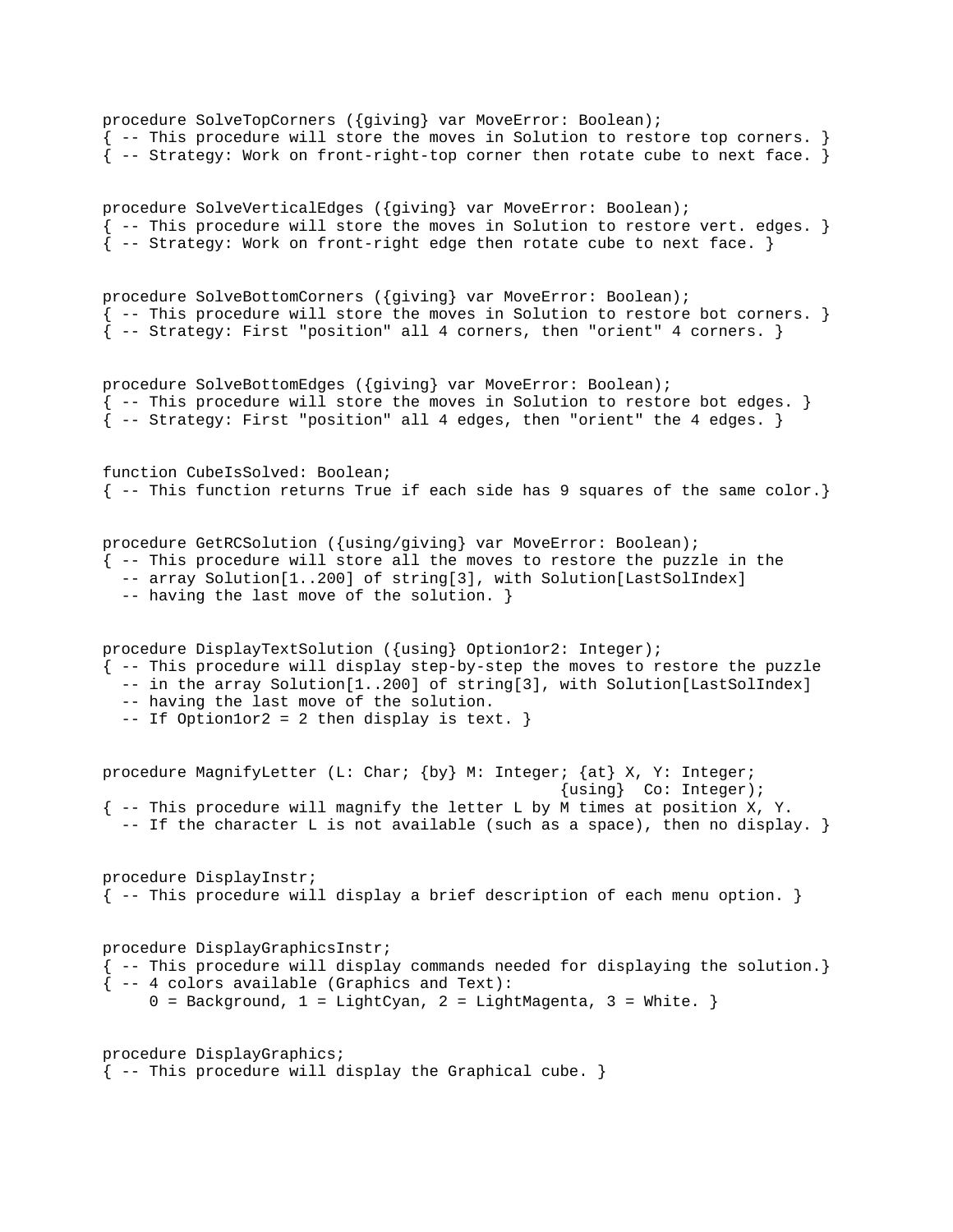```
procedure DisplayGraphicsColors ({using} Side, Co: Integer); 
{ -- This procedure displays the color contents of squares on the Side 
     if Co is 1, 2, or 3. If Co = 0 then the previous colors are erased. \}procedure DisplayGraphicalSolution; 
{ -- This procedure will display step-by-step the moves to restore the puzzle 
  -- in the array Solution[1..200] of string[3], with Solution[LastSolIndex]
   -- having the last move of the solution. One side of a graphical cube is 
   -- displayed. } 
{ -- **************** Test Program routine **************** } 
procedure PutColorsOnCube; { -- output is global array of colors. }
{ -- This procedure will set all array items to Valid colors for a cube. } 
procedure GetNumber ({using} Col, Row: Integer; {giving} var Number: Integer); 
\{-- This procedure will accept as input a 2 digit number. \}procedure TestProgram ({using} TestOption: Integer); 
{ -- This procedure will display statistics for solving random cubes. } 
{ -- *********** Main Flow of Program ************* } 
begin 
  DisplayTitlePage; 
   InitValidColors; 
   repeat 
     DisplayMenu (Option); 
     case Option of 
       1, 2: begin 
             GetRCInput; 
             if CorrectInput then begin 
             GetRCSolution (MoveError); 
             if not MoveError then 
              if Option = 1 then \{ - - Graphical Solution \} DisplayGraphicalSolution 
               else { -- Option = 2 Text Solution } 
                 DisplayTextSolution (Option) 
             end; 
           end; 
        3: DisplayInstr; 
        4: GetValidColors; 
        5: TestProgram (Option); 
     end; 
   until Option = LastOption; 
   ClrScr; 
end.
```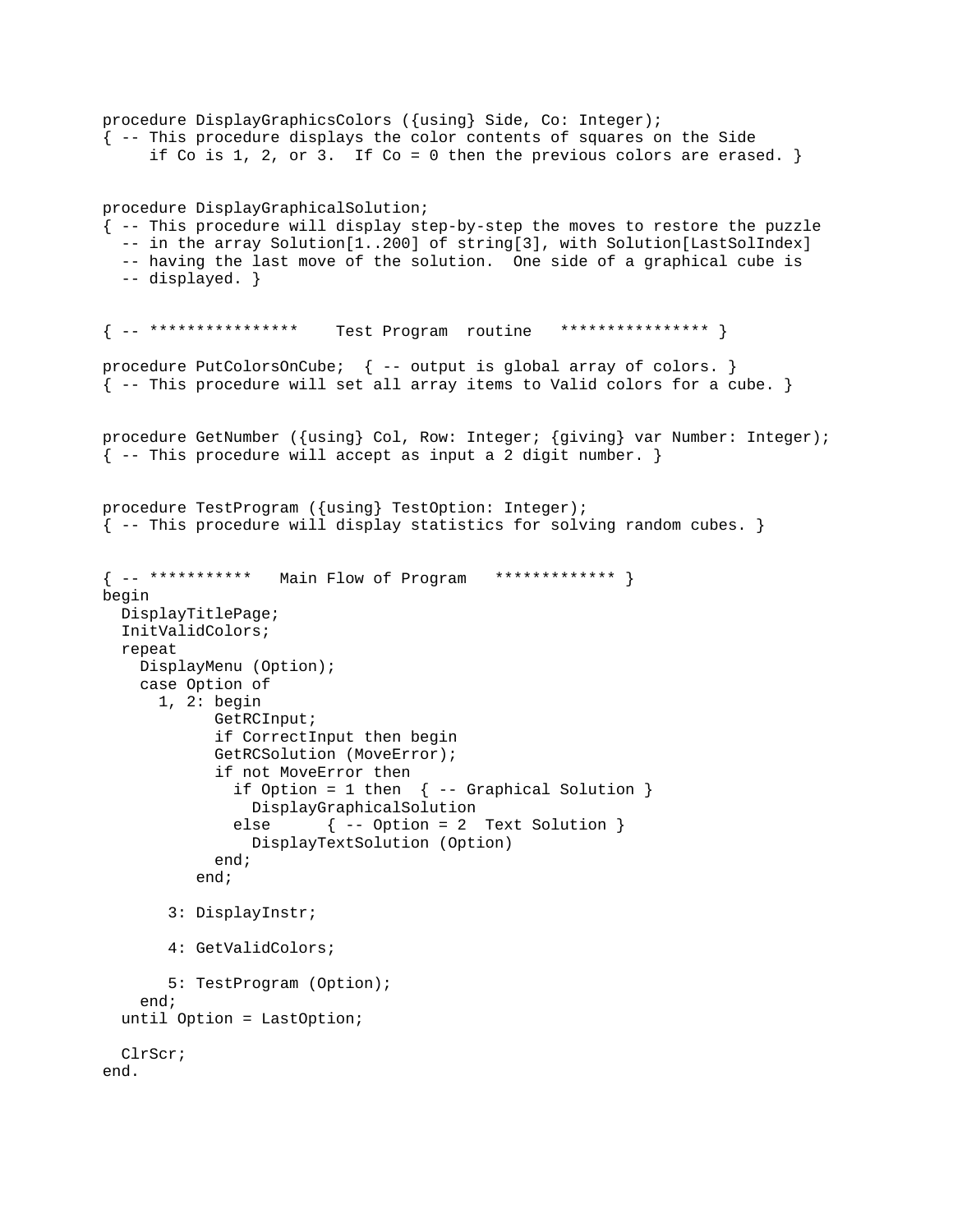#### **Appendix - Variations of the Rubik's Cube**

<span id="page-34-0"></span> The **Picture Cube**, although mechanically similar to Rubik's Cube, has pictures on the six sides instead of solid colors. One such cube is called the Pac Man Picture Cube which has Pac Men, ghosts, and keys on the square patches. The difference between the Rubik's Cube and this Picture Cube is that the latter's center could be incorrectly oriented. Because of this variation, this Cube is harder to solve than the Rubik's Cube and has 88,580,102,706,155,225,088,000 possible combinations.

 **Rubik's Pocket Cube** is a two by two by two inch cube that has six sides which contain a different color. The sides of this puzzle move independently of each other. Rubik's Pocket Cube has no center piece on any of its sides and has only 3,674,160 different arrangements.

 **Rubik's Revenge** is a four by four by four cube. This is the hardest puzzle on the market because of its incredible number of arrangements: 3.7 x (10 to the 45th power). The Rubik's Cube has approximately 4.3 x (10 to the 19th power). Rubik's Revenge has 8 corner pieces, 24 middle edge pieces, and 24 center pieces.





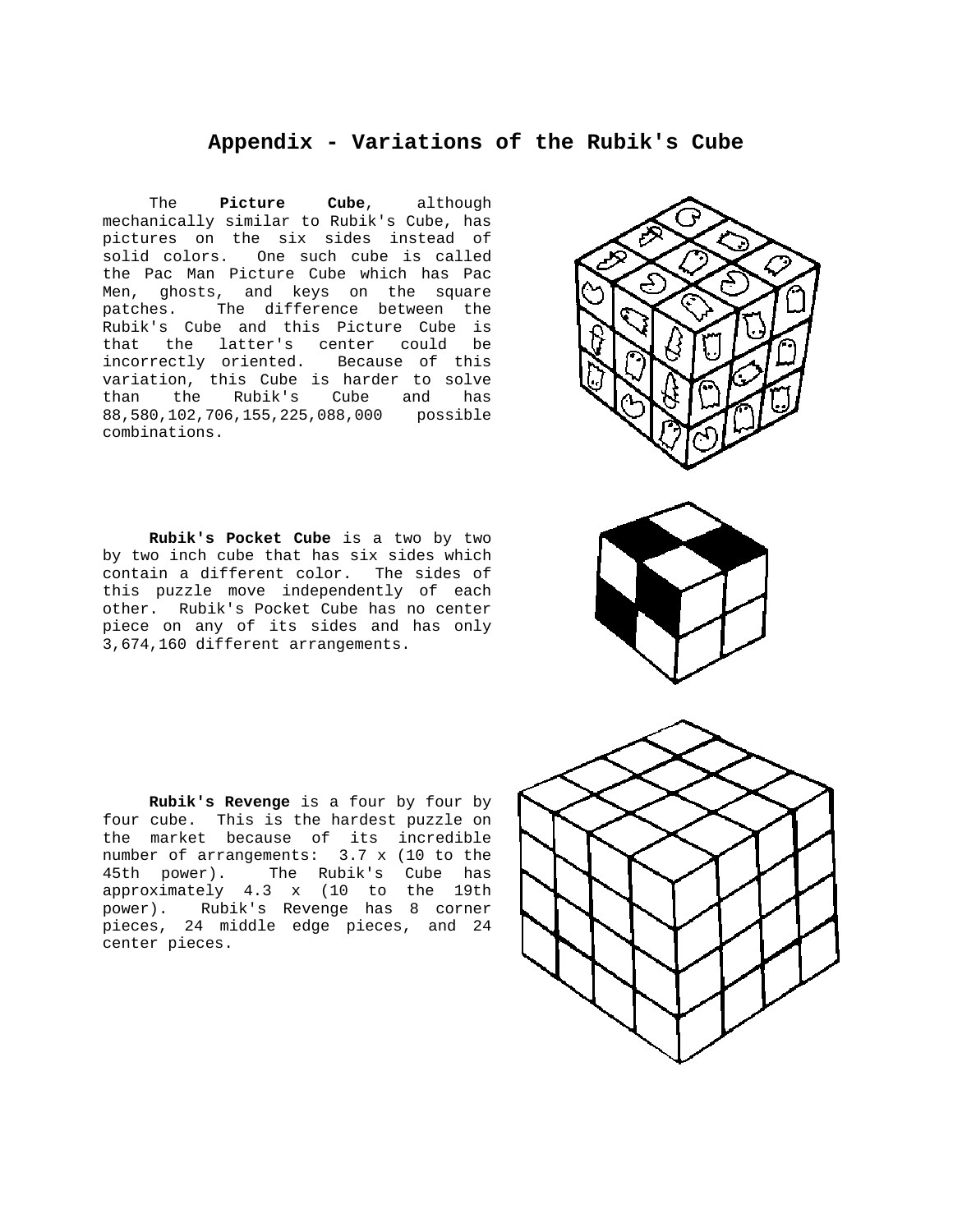## **Bibliography**

- <span id="page-35-0"></span>Alexander, Ron, "A Cube Popular in all Circles", New York Times, July 21, 1981, III, 6:2.
- Borders, William, "Best-Selling Author, 13, Thanks Rubik's Cube", New York Times, October 17, 1981, I, 3:5.
- Carmichael, Jane, "Figure This One Out", Forbes, p. 34, May 1981.
- Dougherty, Phillip H., "Ideal Toy's Son of Rubik Cube", New York Times, July 30, 1981, IV, 19:1.
- Dubisch, Roy, Introduction to Abstract Algebra, p. 70, Seattle, Washington, John Wiley & Sons, Inc., 1965.
- Editors of Discover, "Robot Cubist", Discover, June 1982.
- Editors of Time, "Hot-Selling Hungarian Horror", Time, p. 83, March 23, 1981.
- Ewing, John, and Kosniowski, Czes, Puzzle It Out, New York, NY, Cambridge University Press, 1982.
- Faludi, Susan C., "CBS Unit Offers \$58 Million for Makers of Rubik's Cube", New York Times, April 23, 1982, IV, 3:1.
- Hauptfuhrer, Fred, "An Obscure Hungarian Professor Transforms America into a Nation of Cubic Rubes", People, p. 31, May 1981.
- Nourse, James G., The Simple Solution to Rubik's Cube, New York, NY, Bantom Books 1981.
- Nourse, James G., The Simple Solution to Cubic Puzzles, New York, NY, Bantom Books 1981.
- Roman, Mark, "Rubik's Cube: Ideal Toy Takes on the Knock-Offs", New York Times, October 4, 1981, III, 21:1.
- Sanger, David E., "Rubik's Rival", NY Times, June 6, 1982, III, 19:4.
- Sigmaster, David, Notes on Rubik's Magic Cube, Hillside, NJ, Enslow Publishers, 1981.
- Thai, Minh, The Winning Solution to Rubik's Revenge, pp. 6,7,9, Wayne, Pennsylvania, Banbury Books, Inc., 1982.
- Warshofsky, Fred, "Rubik's Cube: Madness for Millions", Readers Digest, pp. 138-139, May 1981.